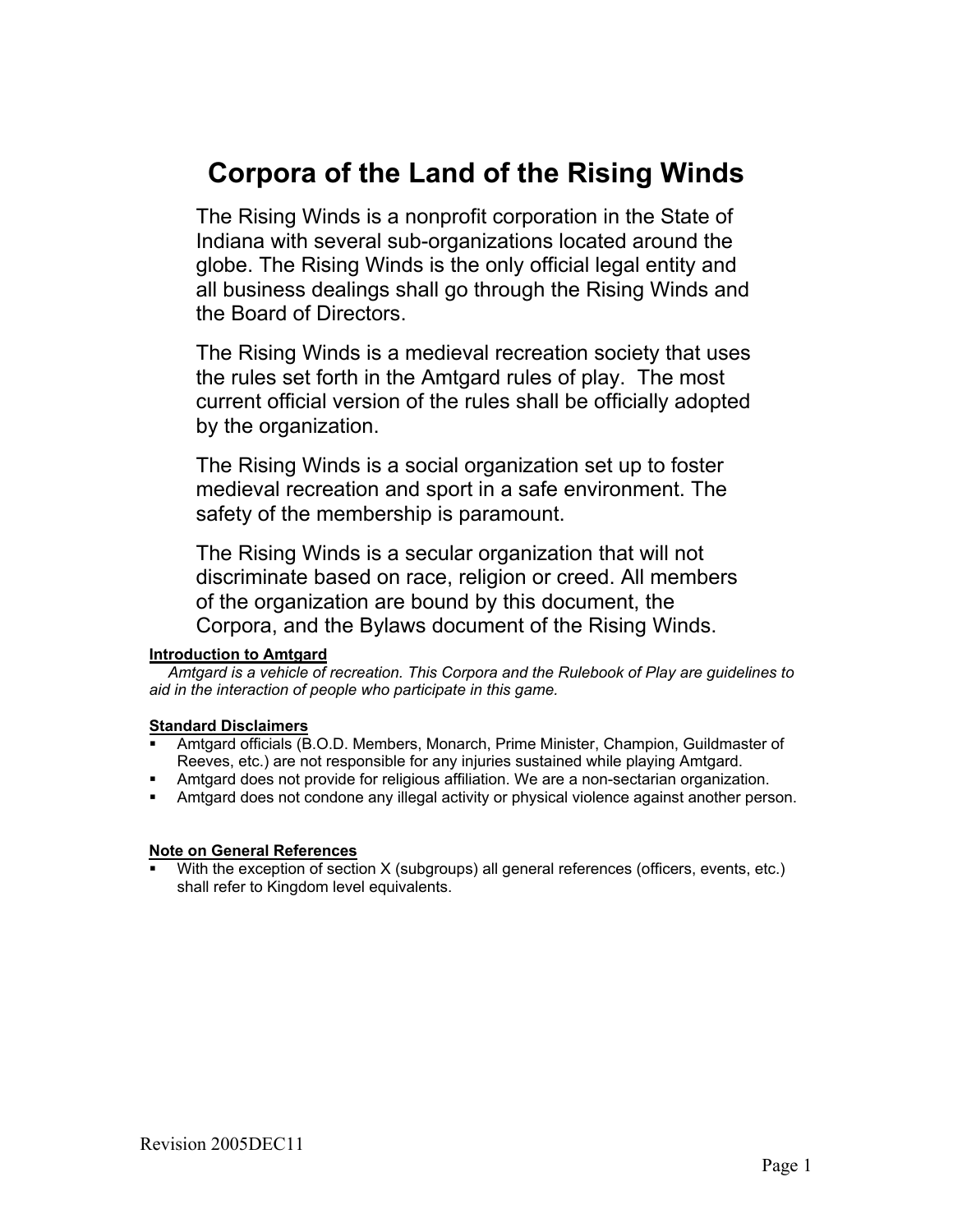#### **I. Membership**

- 1. Membership is limited to persons who have signed a waiver, and attend official meetings and events in groups and locations officially recognized by the Board of Directors of the Rising Winds.
- 2. Any member under the age of 18 may only join if their parent or legal guardian signs their waiver.
- 3. No person under the age of 14 may be a member unless their parent or legal guardian is present at all functions the member takes part in and has the permission of the highest-ranking official present.
	- a. If the highest-ranking official present is not the monarch, the monarch may veto or approve this action upon his or her arrival.
- 4. Membership is divided into two classes:
	- a. General Populace
		- i. This group consists of all members who attend official meetings and events. Other than attendance and adherence to the rules, clarifications, and decisions of the governing body of the Rising Winds, there is no further requirement.
		- ii. This is a non-voting membership. They may not vote in any officer election or Althing meeting.
		- b. Members in Good Standing
			- i. This group consists of all members who occasionally participate in the functions of the Kingdom of the Rising Winds and who adhere to the rules, clarifications, and decisions of the governing body of the Rising Winds.
				- 1. 'Occasionally' is defined as at least 4 (four) times in the 6 (six) months immediately prior to the end of declarations for Crown, Prime Minister, or Guild elections.
				- 2. 'Participate' is defined as attend, sign-in, and interact in accordance to the nature of the function as determined by the PM or the PM's designated representative
			- ii. The person must have been on the records as an attending member of the Rising Winds for six months.
			- iii. The person must be dues paid during the current reign. 1. Dues are \$6 for each six-month period
			- iv. Must be at least 14 years of age
			- v. The person must identify the official park within the Rising Winds that they attend (A.K.A. Home Park). This should be the park they attend most, although in the case of a member who attends more than one park regularly, they may opt to select whichever park they choose.
			- vi. This membership class grants the following benefits:
				- 1. May vote in elections and althings
				- 2. May run for any office of their park or any Kingdom office as long as they also meet the other requirements for the given position.
		- c. Dues Paid for Life

i. Dues paid for life, non transferable, one time fee of \$100 dollars. 5. Membership Requirements

- a. All members of the Rising Winds will obey federal law and the laws of the state in which they are in.
- b. All members of the Rising Winds are personally responsible for their own behavior. Any physical damage to non-Rising Winds property, public property, or any other unbecoming behavior demonstrated by an individual at a Rising Winds event is the responsibility of the individual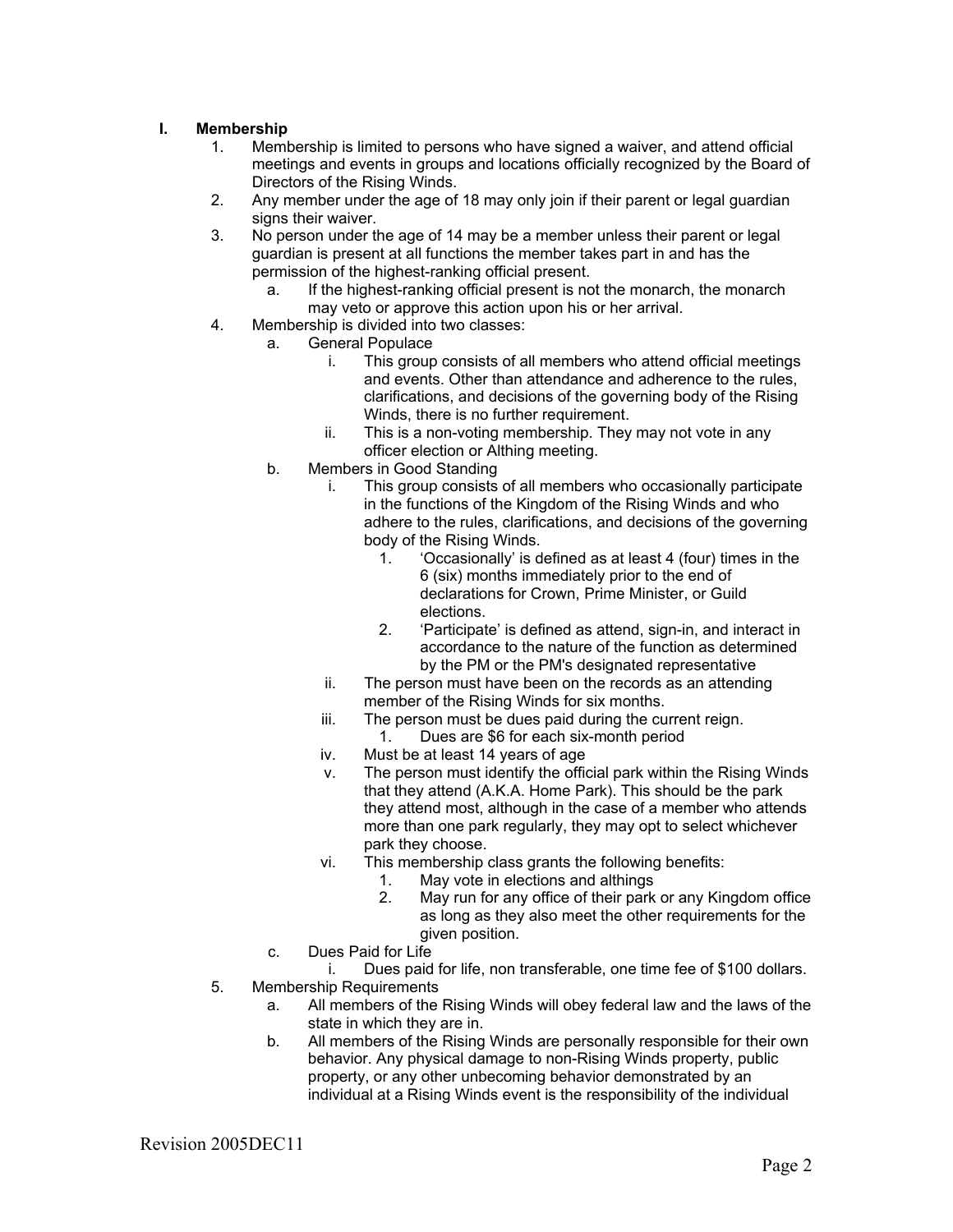alone. The Rising Winds will not be held financially or criminally responsible for such behavior

#### **II. Elected Officers**

- 
- 1. The Rising Winds shall have the following officers and requirements.<br>2. The following offices may not hold any other in-game office: Monarch The following offices may not hold any other in-game office: Monarch, Regent, Prime Minister, Champion, and Guildmaster of Reeves.
	- a. Should an individual in one of these positions decide to run for another office, they shall step down from their position by the Qualifications Event prior to the election except in the event their position's term ends at the resolution of the election.
	- b. A member may only declare for one of these offices at a time and may not run for any other office simultaneously.
- 3. Monarch
	- a. Office Responsibility
		- i. The Monarch is responsible for public relations and Amtgard's interaction with mundania at Kingdom and Inter-Kingdom events. This includes but is not necessarily limited to:
			- 1. Recruiting
			- 2. Speaking to interested passersby or delegating someone required to maintain a good image in the community.
			- 3. Dealing with Police, Rangers, and whatever other forms of mundane authority need to be addressed.
		- ii. The Monarch shall preside over and conduct all ceremonies and functions.
		- iii. The Monarch shall ensure the publication of a calendar of all Kingdom events within 30 days of his or her coronation.
		- iv. At the start of his or her term, the Monarch shall sign a contract that states their fiduciary responsibility to the corporation. Each Monarch shall be held personally responsible for funds in their care and shall make amends should those funds turn up missing.
		- v. At the end of his or her term, the Monarch shall present a list of awards, titles, and honors given by him/her during his/her reign to the incoming Monarch or the Prime Minister.
		- vi. With in one month of the beginning of his/her term he Monarch shall compile all lists of awards, titles, and honors given previously for his/her records. He/She shall then forward a complete copy of that list to all of his/her Monarchs if applicable.
	- b. Office Requirements
		- i. To be eligible, the Monarch must:
			- 1. Be a member in good standing.
			- 2. Be at least 18 years old at the time of election.
			- 3. Submit ten entries in at least 7 categories in the cultural qualifications immediately prior to the election with an average score of 3.
			- 4. Enter at least ten events during the Warskill Events.
				- *a.* A personal champion may be requested as per section "IX.1" (Events section).
			- 5. Pass the Reeves test with a score of 70% or better.
			- 6. Have a phone and working phone number.
			- 7. Should none of the candidates for this office qualify in a specific office requirement, that requirement shall be waived for the candidates.
			- 8. Must pass a Corpora test with a score of 70% or better.
	- c. Official Powers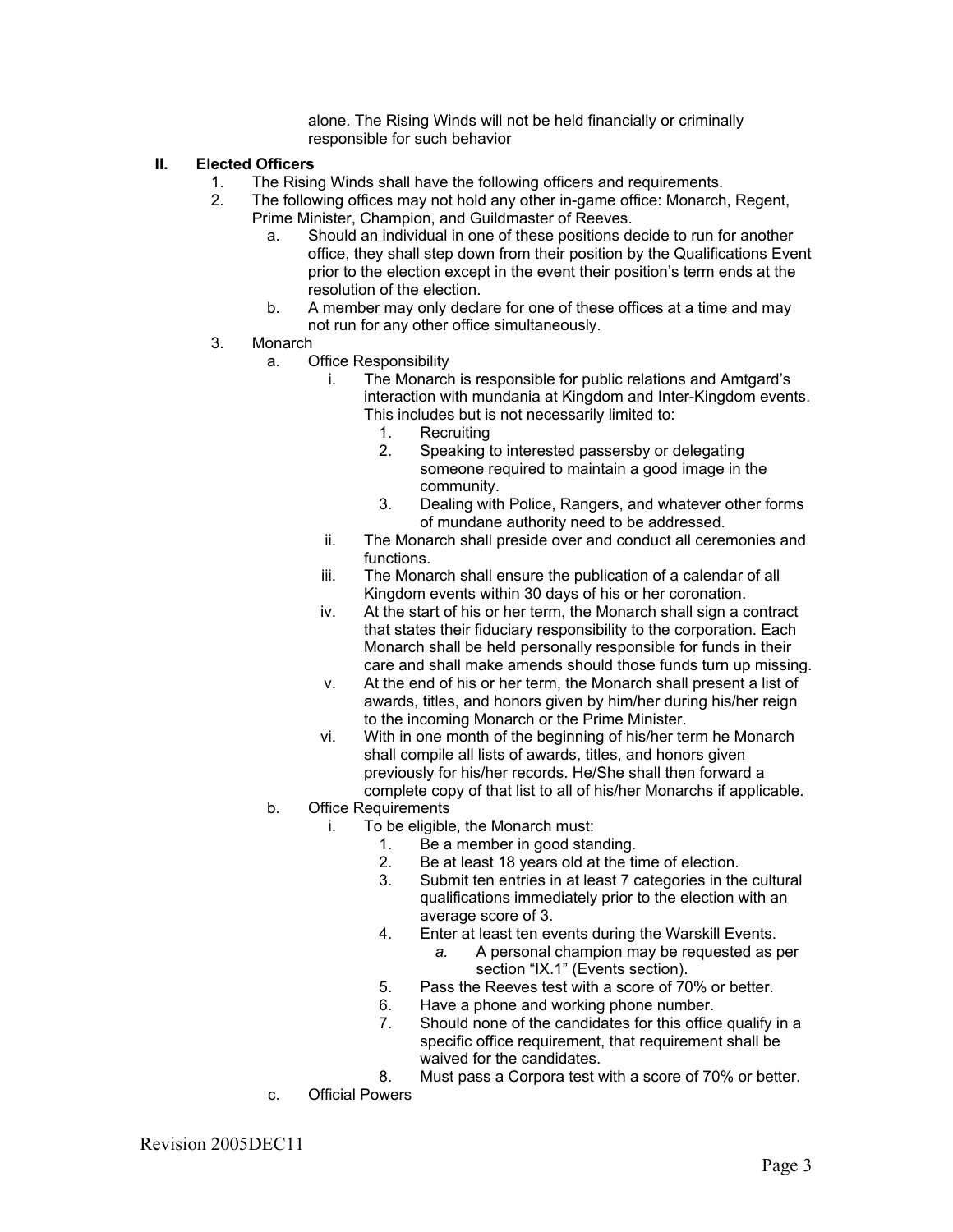- i. The Monarch shall pick his or her official title for the reign.
- ii. The Monarch will have an automatic seat on the Board of Directors.
- iii. The Monarch shall have the power to resolve any issues not covered by this document. The invocation of this power must be reported at the next scheduled Althing.
- iv. The Monarch will have the power to break ties at Althings and non-monarch elections.
- v. The Monarch is not required to pay any fees or dues during his/her term.
- vi. The Monarch may award any honor, title or award mentioned in section "VIII" (Awards section) of this document.
	- 1. Awards and honors may never be given to members of other kingdoms without the permission of the monarch of that kingdom
- vii. The Monarch may create new honors, awards, and titles. These new honors, awards, and titles may not be considered as suggested criteria for any of the four orders of knighthood.
- viii. Monarch may remove (strip) a title of honor granted by the Rising Winds or one of its subgroups from a person for repeated proven violations of the corpora and/or rulebook under the following conditions:
	- 1. Agreement of 2/3 of the majority at an Althing,<br>2. Agreement of the Prime Minister,
	- 2. Agreement of the Prime Minister,<br>3. Agreement of 4/7 of the B.O.D. if
	- Agreement of 4/7 of the B.O.D. if the person to be stripped no longer resides in the Rising Winds.
- ix. The Monarch may spend up to 10% of the treasury every month in order to run the group without an Althing vote being held.
- x. The Monarch may receive the title of Duke/Duchess after his/her term is over (or Arch Duke/Duchess for serving two or more terms).
- d. Limits of the Office
	- i. Should the Monarch miss more than four weeks in a row or twelve weeks total during their reign, he/she shall descend from office.
		- 1. Exception: Special situations will be taken into consideration by an Althing vote
	- ii. The membership may by 2/3 Althing vote of participating members in good standing remove the Monarch from office
	- iii. No Monarch may have this position for more than two consecutive terms.
- 4. Regent
	- a. Office Responsibility
		- i. Primarily responsible for fostering the Arts and Sciences in the Rising Winds.
		- ii. Assumes all duties, responsibilities, powers and limits of office of the Monarch in his/her absence.
		- iii. The Regent shall head and be responsible for the Colleges of Arts and Sciences.
		- iv. The Regent is responsible for organizing the Midreign feast and the Crown Coronation feast at the end of his/her term.
		- v. Shall be responsible for running the Dragonmaster competition during his/her reign.
		- vi. Shall be responsible for running the cultural qualifications event at the end of his/her term.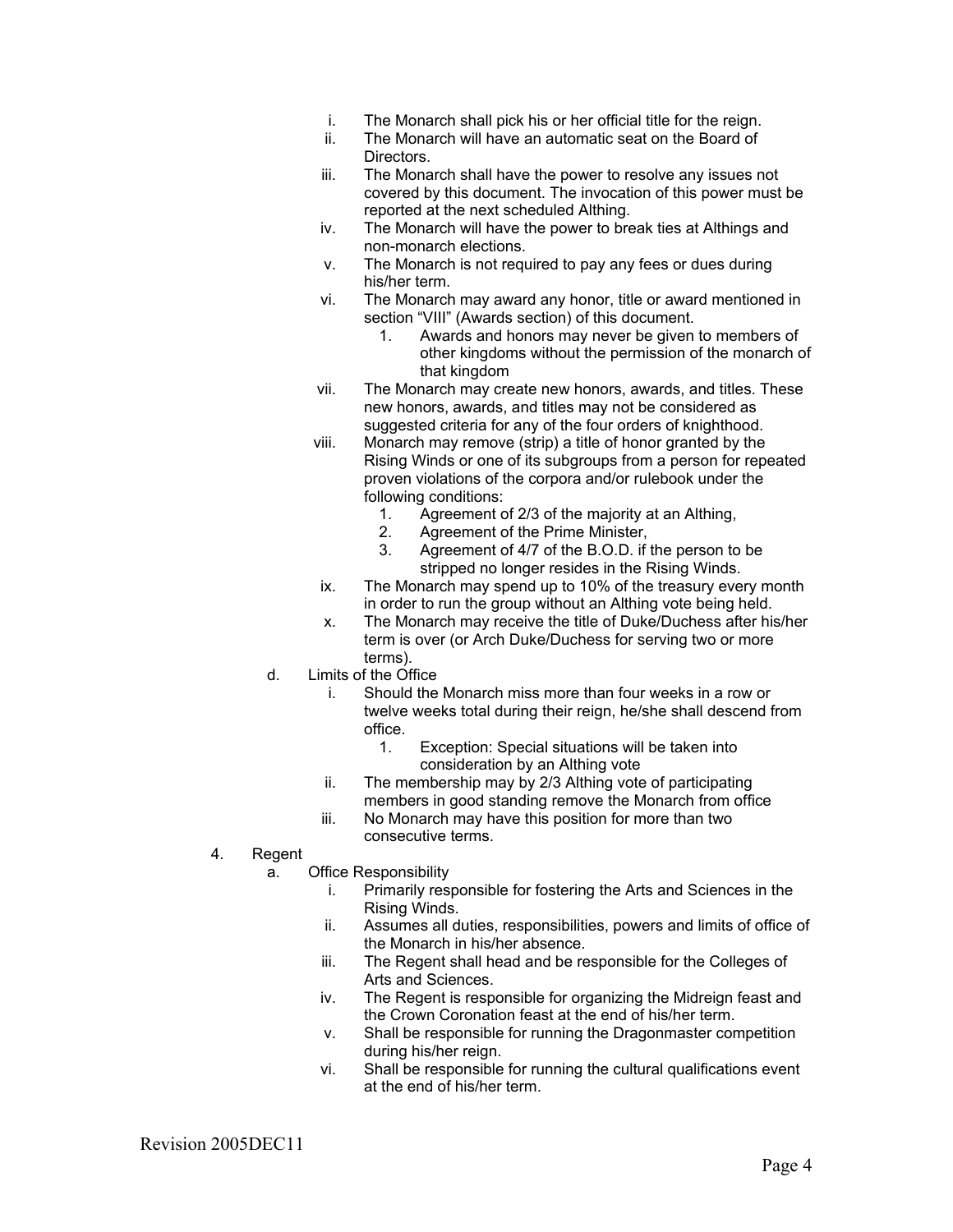- 1. Should they be running for another term or position, they shall appoint their assistant or a member in good standing to run the cultural qualifications in their stead.
- vii. At the end of his or her term, the Regent shall present a list of awards, titles, and honors given by him/her during his/her reign to the incoming Monarch or Prime Minister.
- viii. With in one month of the beginning of his/her term the Regent shall compile all lists of awards, titles, and honors given previously for his/her records. He/She shall then forward a complete copy of that list to all of his/her Regents if applicable.
- b. Office Requirements
	- i. To be eligible, the Regent must:
		- 1. Be a member in good standing.
		- 2. Be at least 18 years old at the time of election.
		- 3. Submit ten entries in at least ten categories in the cultural qualifications immediately prior to the election with an average score of 3.
		- 4. Enter at least ten events during the Warskill Events.
			- *a.* A personal champion may be requested as per section "IX.2" (Events section).
		- 5. Pass the Reeves test with a score of 70% or better.
		- 6. Must pass a Corpora test with a score of 70% or better.
		- 7. Have a phone and working phone number.
		- 8. Should none of the candidates for this office qualify in a specific office requirement, that requirement shall be waived for the candidates.
- c. Powers
	- i. Should the Monarch be removed from office, either voluntarily or forcibly, the Regent shall take the position of monarch and appoint a member in good standing to hold the position of Regent.
	- ii. The Regent may bestow the following orders:
		- 1. Dragon
		- 2. Lion
		- 3. Owl
		- 4. Rose
		- 5. Garber and Armorer credits
		- 6. Crimson
		- 7. Chamberlain (a.k.a. Smith Credit)
		- 8. Note: Awards and honors may never be given to members of other kingdoms without the permission of the monarch of that kingdom.
	- iii. The Regent is not required to pay any fees or dues during her/his term.
	- iv. The Regent may create new honors and awards in keeping with her/his duties. These new honors and awards may not be considered as suggested criteria for any of the four orders of knighthood.
	- v. The Regent may receive the title of Count/Countess after her/his term is over.
- d. Limits of the Office
	- i. Should the Regent miss more than six weeks in a row or ten weeks total during their reign, he/she shall descend from office.
		- 1. Exception: Special situations will be taken into consideration by an Althing vote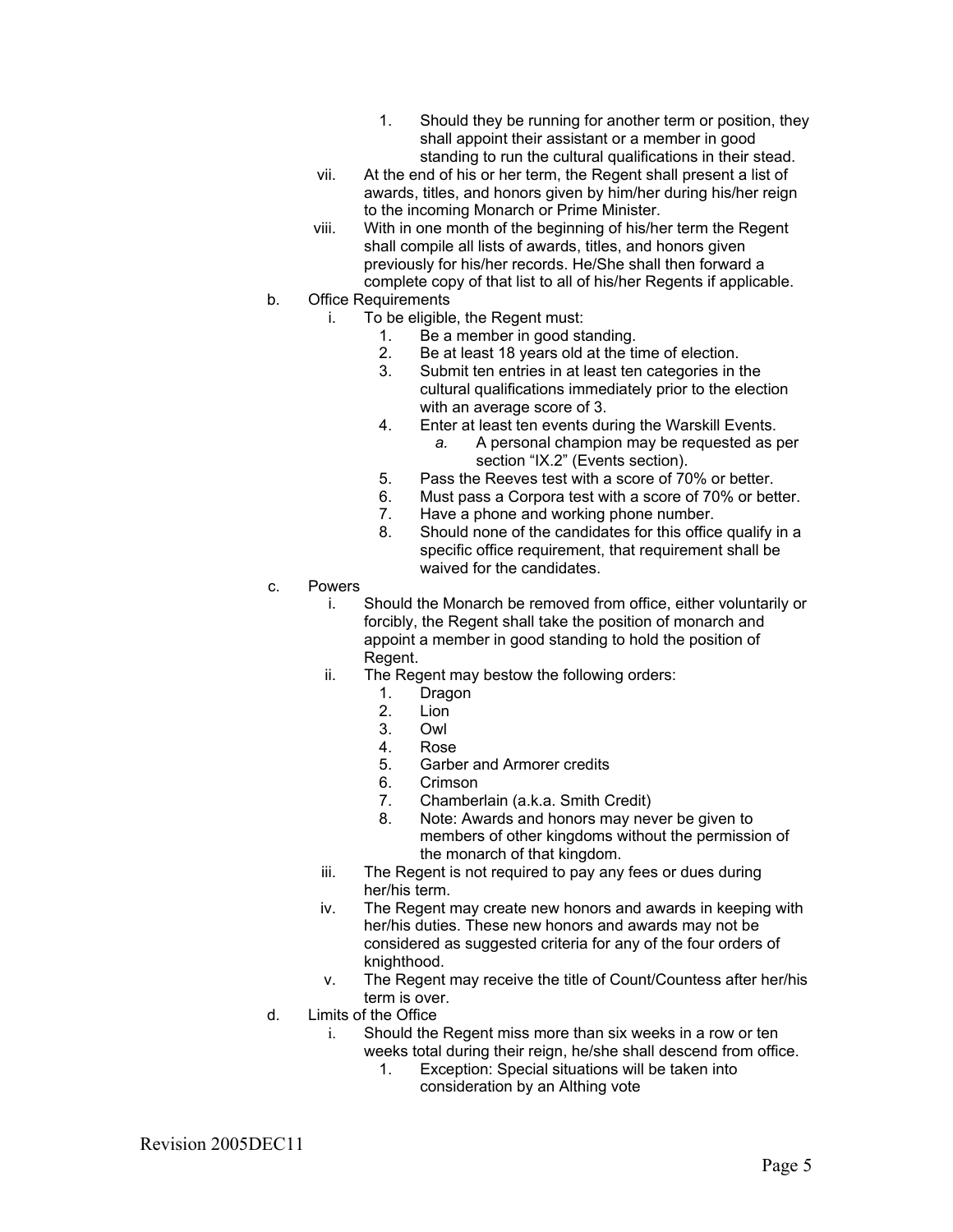- ii. The membership may by 2/3 Althing vote of participating members in good standing remove the Regent from office.
- iii. No Regent may have this position for more than two consecutive terms.
- 5. Prime Minister:
	- a. Office Responsibility
		- i. The Prime Minister is responsible for the following aspects of the group funds:
			- 1. Collection of all fees and dues<br>2. Maintain and keep accurate re-
			- Maintain and keep accurate records of the group treasury
			- 3. Keep accurate records on all group income and expenditures
			- 4. Maintain accurate records on the dues paid status of all group members.
		- ii. The Prime Minister is responsible for the upkeep of the group:
			- 1. Keep records of attendance and active members.
			- 2. Keep the Member Information files on all members up to date.
			- 3. Collection of Subgroups attendance records, dues, receipts for dues, and dues paid listings.
			- 4. The Online Record Keeper (O.R.K.) shall be used by the Rising Winds and its subgroups to keep attendance records, dues, awards levels and member information.
		- iii. At the start of his or her term, the Prime Minister shall sign a contract that states their fiduciary responsibility to the corporation. Each Prime Minister shall be held personally responsible for funds in their care and shall make amends should those funds turn up missing.
		- iv. The unexplained loss of any major portion of dues in their care shall be cause for removal from office and disciplinary action.
	- b. Office Requirements
		- i. To be eligible, the Prime Minister must:
			- 1. Be a member in good standing.
				- 2. Be at least 18 years old at the time of election.<br>3. Have a phone and working phone number.
				- Have a phone and working phone number.
			- 4. Must pass a Corpora test with a score of 70% or better.
	- c. Powers
		- i. Is not required to pay any dues or fees during his/her term.
		- ii. May receive the title of Baron/Baroness after his/her term.
		- iii. Will have an automatic seat on the Board of Directors.
		- iv. Has the power to break ties in the monarch's election.
		- v. The Prime Minister may spend up to 10% of the treasury every month in order to run the group without an Althing vote being held.
	- d. Limits of the Office
		- i. Should the Prime Minister miss more than six weeks in a row or ten weeks total during their reign, he/she shall descend from office.
			- 1. Exception: Special situations will be taken into consideration by an Althing vote.
		- ii. The membership may by 2/3 Althing vote of participating members in good standing remove the Prime Minister from office.
		- iii. No Prime Minister may have this position for more than two consecutive terms.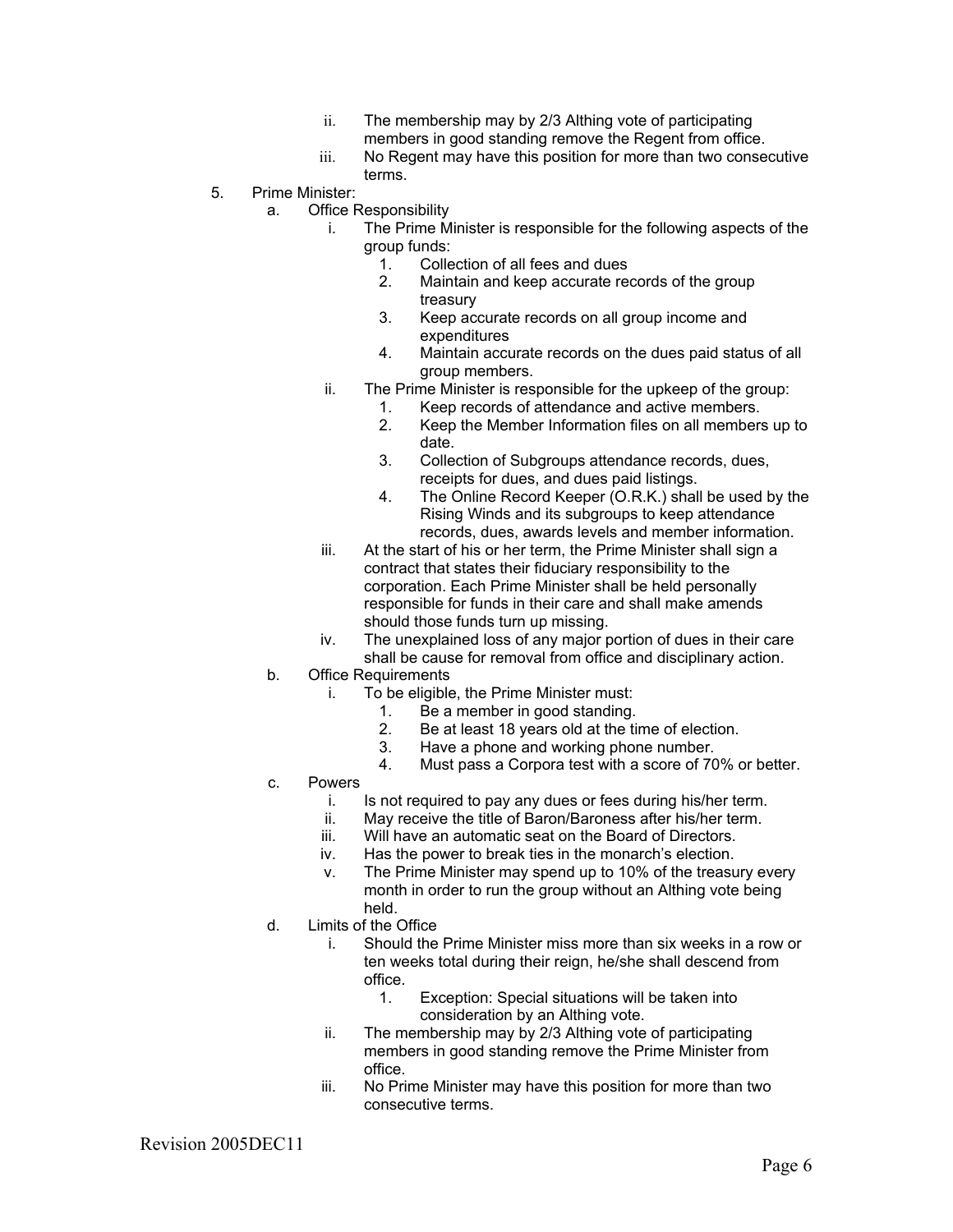- 6. Order of Succession
	- a. Should the Monarch leave office in midterm for any reason, the Regent shall be appointed as Monarch for the remainder of the term.
		- i. Should the current Regent have been appointed, then an Althing shall be held and all members in good standing shall elect a new monarch.
	- b. Should the Regent leave office in midterm for any reason, the Monarch shall appoint a member in good standing to fill the role of Regent for the remainder of the term.
	- c. Should the Prime Minister leave office in midterm for any reason, the Monarch shall appoint a member in good standing to fill the role of Prime Minister for the remainder of the term. The Board must approve such appointment by majority vote. If no suitable candidate is found, the departing member may appoint a second for the same process.

### **III. Board of Directors (B.O.D.)**

- 1. Must be 18 years or older<br>2. Must pass a Corpora test l
- 2. Must pass a Corpora test by the opening of elections in order to be placed on the ballot.
	- a. Those taking the test must receive a score of 70% or better in order to pass.
	- b. Current B.O.D. members will be responsible for administering the Corpora test.
- 3. There are seven seats on the B.O.D.
	- a. One seat is held by the sitting Monarch
	- b. One seat is held by the sitting Prime Minister
	- c. Five seats are filled via open ballot for one-year terms. The annual terms shall be staggered so that there are always at least two members that were active during the preceding six months.
- 4. The B.O.D. will work with the Monarch and Prime Minister in areas where the club has dealings with various government agencies and their institutions and laws
- 5. The B.O.D. has no power to change, alter, or otherwise affect the Rulebook, Corpora, or Bylaws.
- 6. The B.O.D. has no status in the order of precedence and no jurisdiction over internal club functions
- 7. Should the BOD member miss more than six weeks in a row or twenty weeks total during a one-year term, he/she shall descend from office.
	- a. Exception: Special situations will be taken into consideration by an Althing vote
- 8. The membership may by 2/3 Althing vote of participating members in good standing remove any BOD member from office.

#### **IV. Other Offices**

- 1. Champion of the Realm:
	- a. Office Responsibility
		- i. Shall maintain a lost and found for the organization.
		- ii. Shall see that all weapons and armor have been checked for safety and legality.
		- iii. Shall organize the battlegames on days when no predetermined scenarios are scheduled.
		- iv. Shall determine the events that comprise all Warskill events held while in office.
	- b. Office Requirements
		- i. Be a member in good standing.
			- ii. Place first in the Champion's tournament at the Crown Coronation event.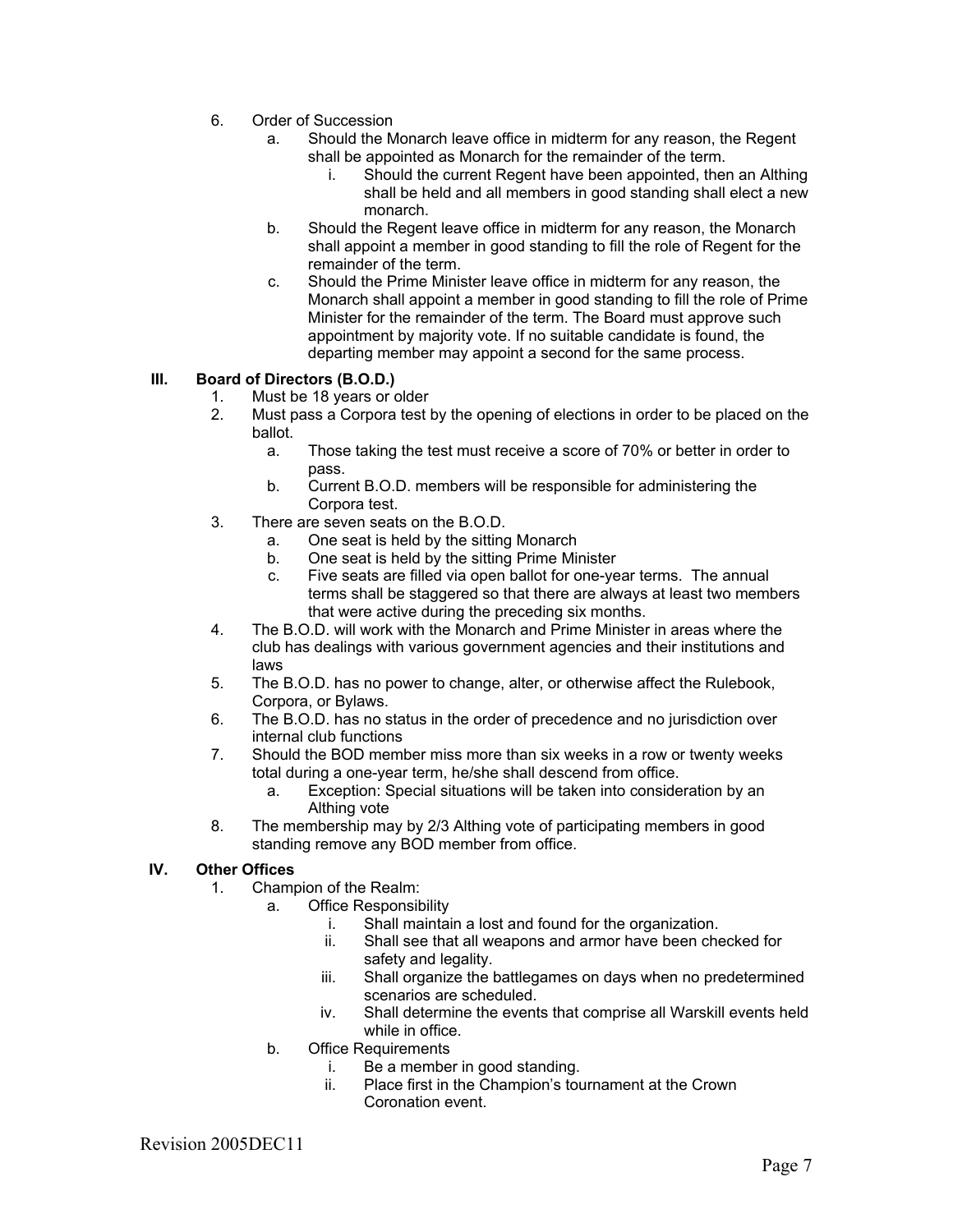- iii. Submit five entries in the cultural qualifications immediately prior to the election with an average score of 3.
- iv. Enter all warskill events in the cultural qualifications.
- v. Pass the Reeves test with a score of 70% or better.
- vi. Should none of the candidates for this office qualify in a specific office requirement, that requirement shall be waived for the candidates.
- c. Powers
	- i. The Champion may receive the tile of Defender after his/her term is over.
	- ii. Is not required to pay any dues or fees during his/her term.
- d. Limits of Office
	- i. The Champion shall not miss more than four weeks in a row or twelve weeks total else the current Weaponmaster will step into the role until a new tournament may be held.
		- 1. Exception: Special situations will be taken into consideration by an Althing vote.
- e. The membership may by 2/3 Althing vote of participating members in good standing remove the Champion from office.
- 2. Weaponmaster
	- a. The Weaponmaster is the individual who placed first in the warskill events at the Dragonmaster/Weaponmaster event held prior to Midreign.
	- b. The Weaponmaster shall assist the Champion in all duties.
	- c. If the Champion is unable to attend, the Weaponmaster will assume full responsibility.
- 3. Guildmasters
	- a. A guildmaster shall be elected from the membership of a guild during Guild Elections. A Guildmaster must be a member in good standing, pass the Reeves test, and be at least  $2^{nd}$  level.
		- i. *Should no candidate qualify, all candidates of the guild may be on the ballot.*
	- b. The guildmaster is responsible for representing the class at any rule's clarification Althings.
	- c. The guildmaster shall be able to bring rules questions before an Althing for official clarification.
	- d. Each guildmaster shall be responsible for assisting new players in learning the rules of the class and the requirements for the class.
	- e. Each guildmaster shall make certain that all class requirements are met by guild members before any battlegame. This includes garb requirements, spell books, spell lists, and any other required materials.
	- f. Each guildmaster shall be responsible for either giving a promotion test or assigning someone to give a promotion test to a qualified member of the guild.
		- i. Promotion tests are given to members of the guild who have gained enough credits, according to the official Amtgard rules, to play at the next level.
		- ii. Those taking the test must receive a score of 70% or better in order to pass.
	- g. Guildmasters may be removed by a 2/3 Althing vote of all guild
- participating members and approval of the Monarch and Prime Minister. 4. Guildmasters of Reeves:
	- a. The Guildmaster shall be elected by the members of the Reeves guild during the Guild Elections.
	- b. The Guildmaster of Reeves must be a member in good standing.
	- c. Members of the Reeves Guild will consist of those who have taken the Reeves test within the past six months and passed at 75% or better.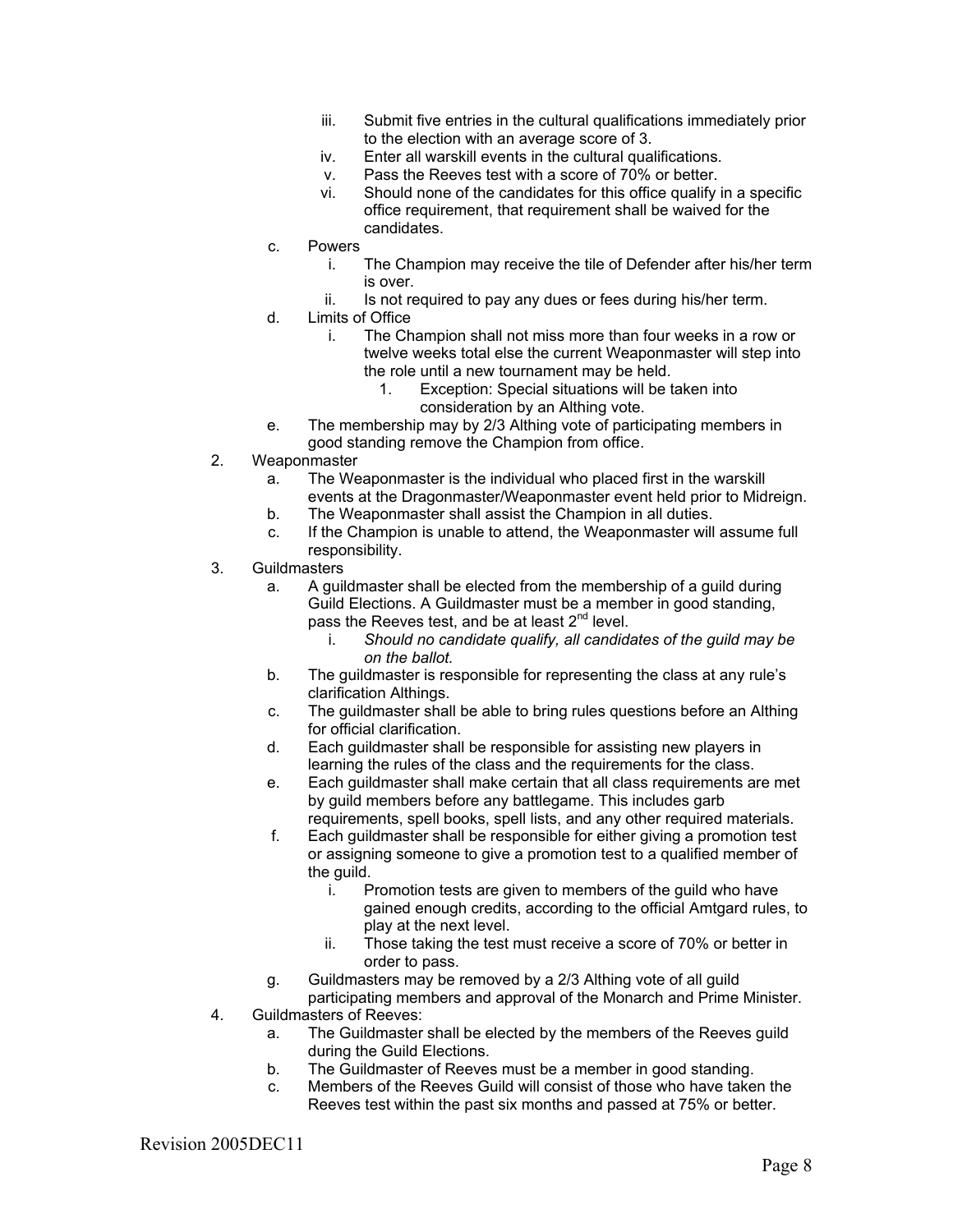- d. The Guildmaster of Reeves shall work with the Monarch, Prime Minister, and Champion to ensure that the rules are applied accurately, fairly, and honestly on the battlefield.
- e. The Guildmaster of Reeves shall work with the Champion in checking armor and weapons for safety and legality.
- f. The Guildmaster of Reeves must make sure that there are an appropriate number of reeves at any Amtgard event, and ensure that the conduct of reeves is competent and fair.
- g. The Guildmaster of Reeves will give the Reeve's test at Crown Qualifications, Weaponmaster/Dragonmaster, and may give the Reeve's test upon request.
- h. The Guildmaster of Reeves will work with the Prime Minister and Monarch to rate armor.
- i. If there is contention over a handbook rule, the GMR shall issue a temporary clarification that will be held as official until the next Althing. The Monarch has the power to overrule this temporary clarification.
- j. The Guildmaster of reeves may be removed by a 2/3 vote of all guild members and approval of the Monarch and Prime Minister
- 5. Offices by Monarch's Appointment
	- a. The monarch shall have the ability to create and appoint any offices or ranks he desires. Ranks and offices outside those mentioned in this Corpora shall have no powers that override the Corpora.
	- b. The following offices are standard, but are not required to be filled. Each of these offices is held at the monarch's discretion. If never removed by the monarch, the office does terminate upon the Monarch's leaving office.
		- i. Captain of the Monarch's Guard:
			- 1. The Captain shall be in charge of security at all Amtgard events.
				- 2. The Captain shall ensure that the Monarch and Consort are properly escorted.
		- ii. Court Bard:
			- 1. Responsible for organization and performance of the arts at official Amtgard functions.
		- iii. Court Jester:
			- 1. Responsible for humor and levity at official Amtgard functions.
			- 2. May double as the herald for all announcements of the Crown.
		- iv. Scribe
			- 1. Is responsible for publishing a bi-monthly club newsletter.
			- 2. Is responsible for keeping a list of awards, titles, and knighthoods issued by the Monarch during the reign.
			- 3. Print any fliers, letters or other news of the Crown and Prime Minister
			- 4. Work with the Monarch and Prime Minister to maintain a yearly calendar of events.
			- 5. Keep the minutes of all Amtgard meetings and Althings.
			- 6. Is responsible for forwarding all records to the Prime Minister.
			- 7. Should the office of Scribe not be filled, the duties of the Scribe shall fall to the Prime Minister.
- 6. Offices by Regent's Appointment
	- a. The regent shall have the ability to create and appoint any offices or ranks he desires within the Colleges of Arts and Sciences. Ranks and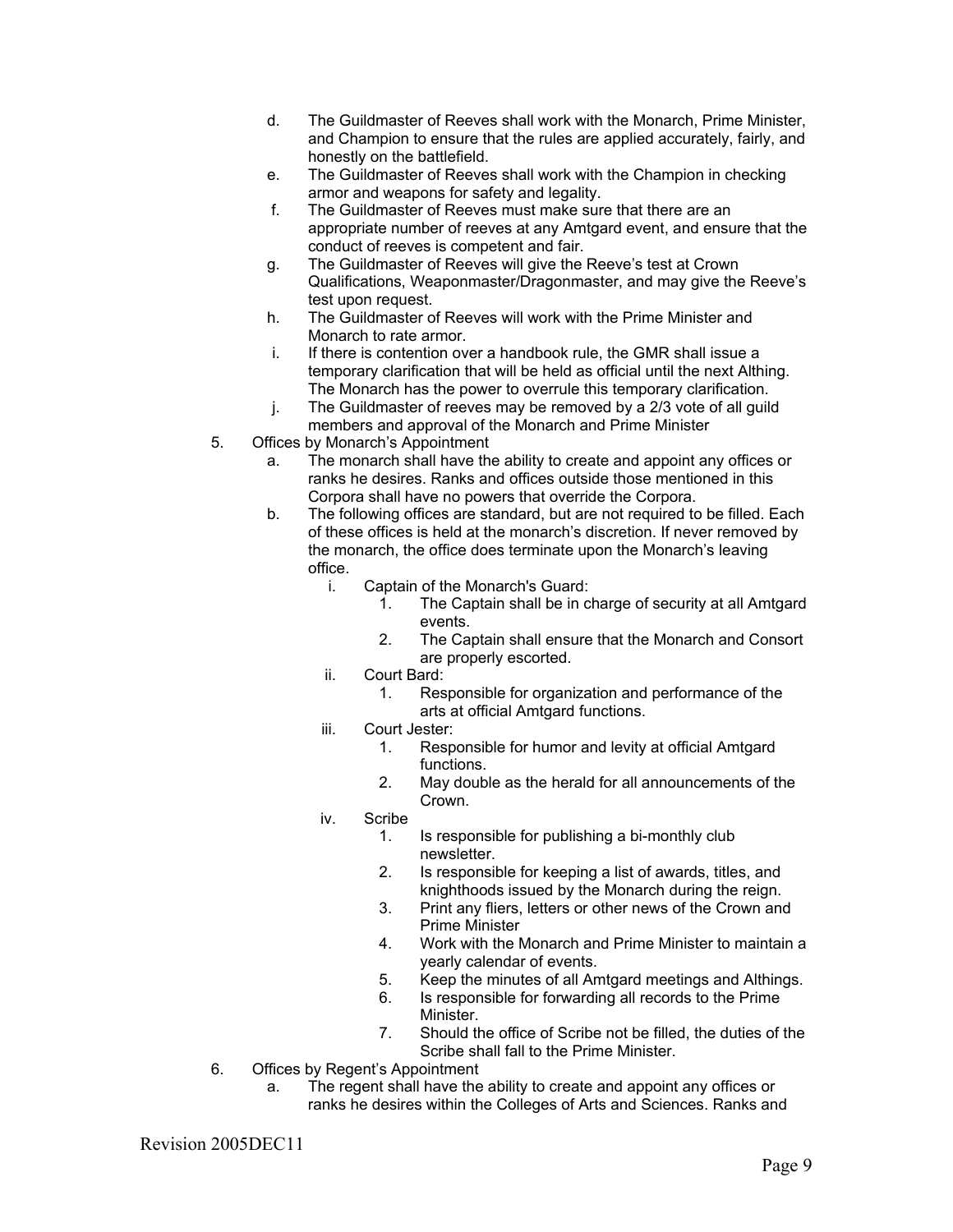offices outside those mentioned in this Corpora shall have no powers that override the Corpora.

- b. The following offices are standard, but are not required to be filled. Each of these offices is held at the regent's discretion. If never removed by the regent, the office does terminate upon the regent's leaving office.
	- i. All Arts and Sciences Guildmasters. See Section V.1 for full description of duties and responsibilities
	- ii. Assistant Regent
		- 1. Is responsible for assisting the Regent in all duties, including, but not limited to: running the Qualifications Arts competition, helping with the preparation of feasts during the regent's reign, helping judge/administer the Dragonmaster competition, and helping with Arts and Sciences demos set forth by the regent.
- 7. Offices by Prime Minister's Appointment
	- a. The PM shall have the ability to create and appoint any offices or ranks he desires within the areas of administration. Ranks and offices outside those mentioned in this Corpora shall have no powers that override the Corpora.
	- b. The following offices are standard, but are not required to be filled. Each of these offices is held at the PM's discretion. If never removed by the PM, the office does terminate upon the PM's leaving office.
		- i. Assistant Prime Minister
			- 1. Is responsible for assisting the PM in all administrative duties.
		- ii. PM's Scribe
			- 1. Should the position of the Monarch's scribe not be filled, or is insufficient to fully complete their duties, the Prime Minister may elect to appoint a scribe of their own for assisting in the administrative duties of the PM.
			- 2. Responsibilities are listed under 5.b.iv.

#### **V. Official Organizations**

- 1. Circle of Monarchs
	- a. The Circle of Monarchs shall consist of all monarchs of the subgroups of the Rising Winds and the Monarch of the Kingdom.
	- b. They shall hold a regularly scheduled meeting at every Coronation and Midreign.
	- c. Should the need arise; the Monarch may call for a Circle of Monarchs meeting with a 30 day notice.
	- d. Powers of the Circle of Monarchs
		- i. Acceptance of new subgroups
			- 1. Upon verification of completion of requirements by the B.O.D., the Circle of Monarchs may vote to accept a new subgroup into the Rising Winds
		- ii. Elevation of Status
			- 1. Upon verification of elevation requirements (see section X) by the Prime Minister and the recommendation of the Monarch, The Circle of Monarchs may vote to promote a subgroup to the next elevation level (e.g. Barony or Duchy).
		- iii. Demotion of Status
			- 1. Should a subgroup fail to maintain qualifying numbers for twelve consecutive months; at the recommendation of the Monarch and verification by the Prime Minister,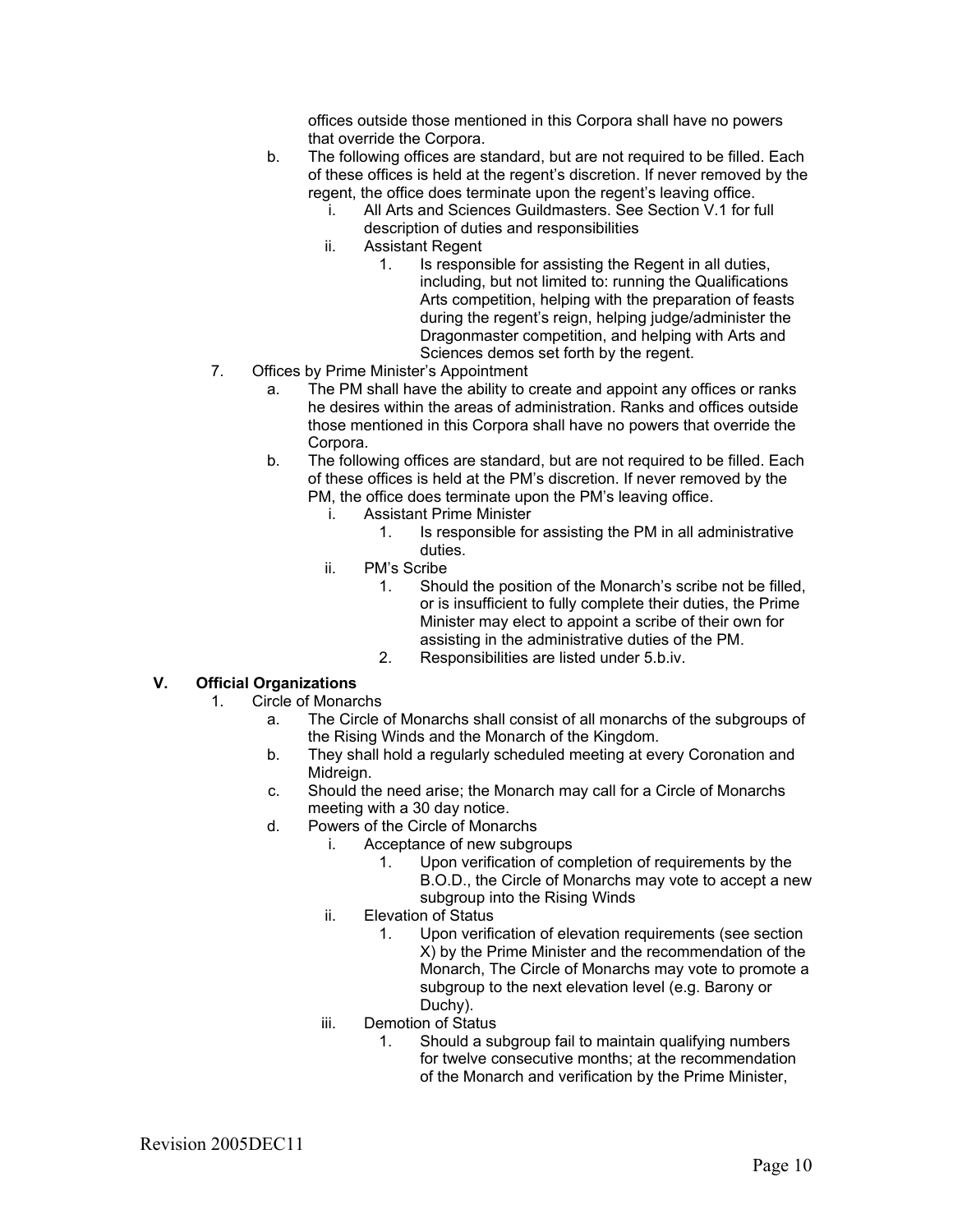the Circle of Monarchs may vote to demote a subgroup to the previous elevation level

- iv. Removal of subgroups
	- 1. Should a subgroup fail to maintain the requirements stated within this corpora and/or at the recommendation of the Monarch, the Circle of Monarchs may vote to remove a subgroup from the Rising Winds.
- e. Circle of Monarchs Voting
	- i. At a Circle of Monarchs meeting, every subgroup monarch present, either in person or by proxy, shall have one official vote on each issue.
		- 1. Exception: The Monarch of a Principality shall be the only official vote for the entirety of their Principality.
	- ii. Circle of Monarchs decisions with regards to acceptance and elevation shall be decided by a simple majority vote. Decisions with regards to demotion and removal shall require a 2/3rds vote.
	- iii. The Monarch will have the power to break ties in a Circle of Monarchs vote.
- 2. Colleges of Arts and Sciences:
	- a. In the interest of education and demonstration, guilds shall be established for those interests covering the sciences and arts of the medieval period.
	- b. These guilds shall have a guildmaster chosen every six months at the Crown feast by the Regent
	- c. The actual guilds will be created or dissolved by order of the Regent.
	- d. The following groups may be recognized as Art guilds, but are neither requirements nor limitations on the creation of guilds by the regent.
		- i. Garbers
		- ii. Literature
		- iii. Minstrels
		- iv. Theatre
		- v. Drama
	- e. The following groups may be recognized as Science guilds, but are neither requirements nor limitations on the creation of guilds by the regent.
		- i. Heraldry
		- ii. Sages
		- iii. Engineers
		- iv. Gladiators
		- v. Armorers
	- f. Guildmasters are responsible for encouraging the interest, growth, and application of their particular discipline in the group.
	- g. Certain Arts and Sciences guilds have additional duties. The Regent may create additional duties as appropriate.
		- i. Garbers may inform the Regent when a garber credit should be awarded (note that garber credits may be awarded in addition to orders of the Dragon).
		- ii. Heralds shall collect and maintain the personal symbols and persona histories of all group members.
		- iii. Armorers may inform the Regent when an armorer credit should be awarded (note that armorer credits may be awarded in addition to orders of the Owl).
- 3. Reeves Guild:
	- a. Membership consists of those who have passed the Reeves test within the last six months with a score of 75% or better.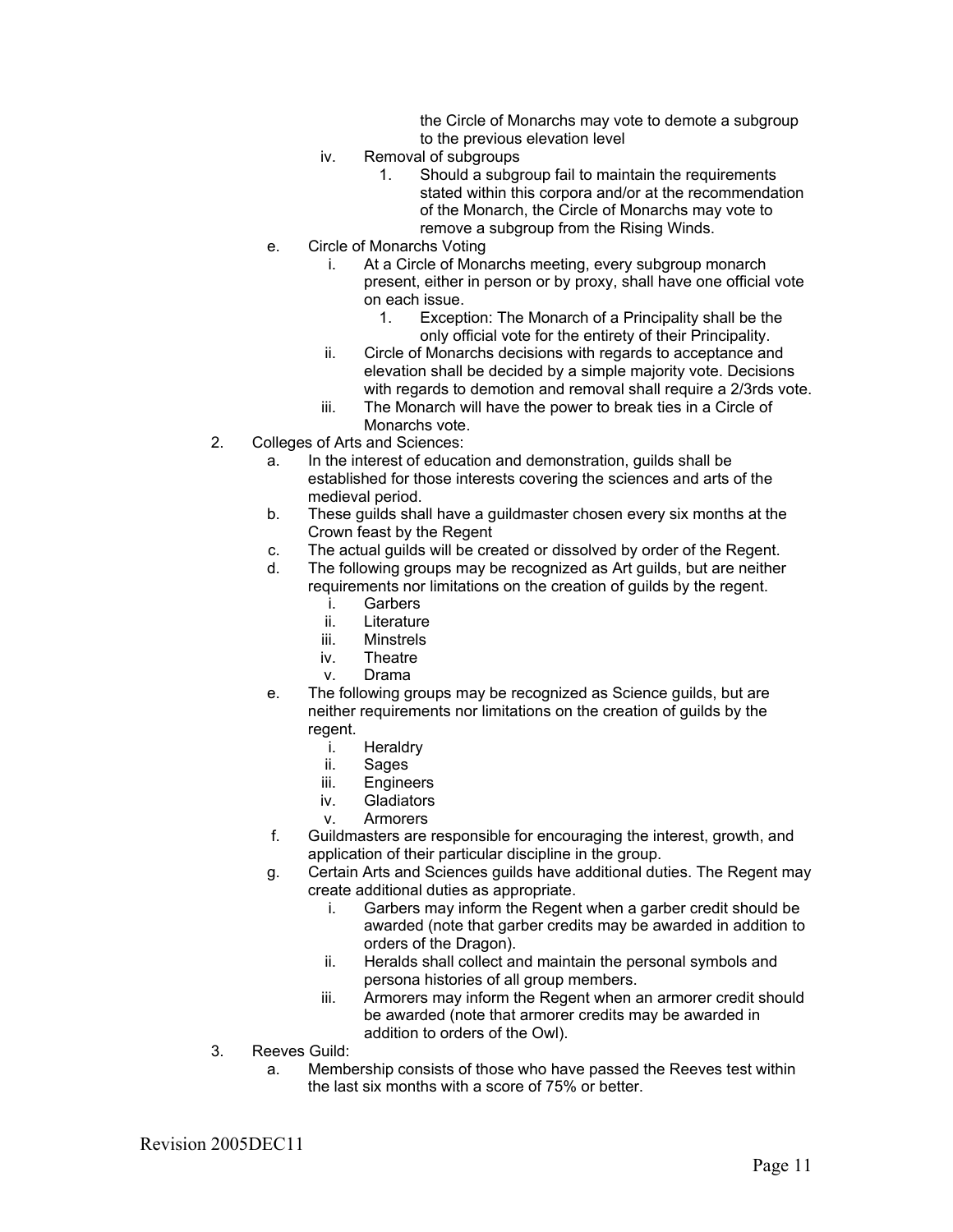- b. Though under the jurisdiction of the Monarch and the Guildmaster of Reeves, the Reeves have the following powers over the battlegames:
	- i. May add newcomers and adjust the teams to balance a game.
	- ii. May call whether a hit on a person is valid or not.
	- iii. May take unsafe people or equipment off the battlefield.
	- iv. May take time off a person's death if he died especially well.
	- v. May declare a person dead if he persistently is causing problems.
	- vi. May declare the end to a game if play is stagnating.
	- vii. May appropriate additional reeves if they are needed.
- c. Reeves are responsible for the following:
	- i. Must ensure that the games are safe to participants and bystanders.
	- ii. Shall retrieve expended and discarded equipment.
	- iii. Shall help the participants in their understanding of the games.
	- iv. Shall ensure that the quality of play is honest and in keeping with the spirit of the rules and corpora.
- d. All members are required to reeve at least one battle game a month.
- 4. Class Guilds:
	- a. Guild is the collective name for the group of members having six or more credits in a class outlined in Amtgard's official rulebook.
	- b. No test class or alternate class may have a guild.
	- c. One must have participated in a guild in the past six months in order to vote in the election of that guild's guildmaster as well as be a member in good standing.
	- d. Each guildmaster shall be responsible for either giving a promotion test or assigning someone to give a promotion test to a qualified member of the guild.
		- i. Promotion tests are given to members of the guild who have gained enough credits, according to the official Amtgard rules, to play at the next level.
		- ii. Those taking the test must receive a score of 70% or better in order to pass.
- 5. Circle of Steel:
	- a. Shall be composed of the captains of all companies with three or more participating members.
	- b. Shall organize and orchestrate company-related activities within the group.

#### **VI. Althings:**

- 1. An Althing shall be scheduled once each month. Whether it is actually held is subject to group interest and involvement. (i.e. - if no one has business to bring before the group, then there will be no Althing for that month).
- 2. Anyone may attend, however only a member in good standing may vote.
- 3. The Monarch, Regent or Prime Minister shall act as chairperson for the meeting, in that order.
- 4. Althing Activities
	- a. Discuss and enact rule clarifications.
		- i. If there is contention over a handbook rule, the GMR shall issue a temporary clarification that will be held as official until the next Althing. The Monarch has the power to overrule this temporary clarification
		- ii. Only a guildmaster of an official class or the Guildmaster of Reeves may bring up rules changes for a class. Any Guildmaster of an official class or the Guildmaster of Reeves may bring up a rules clarification concerning the general rules.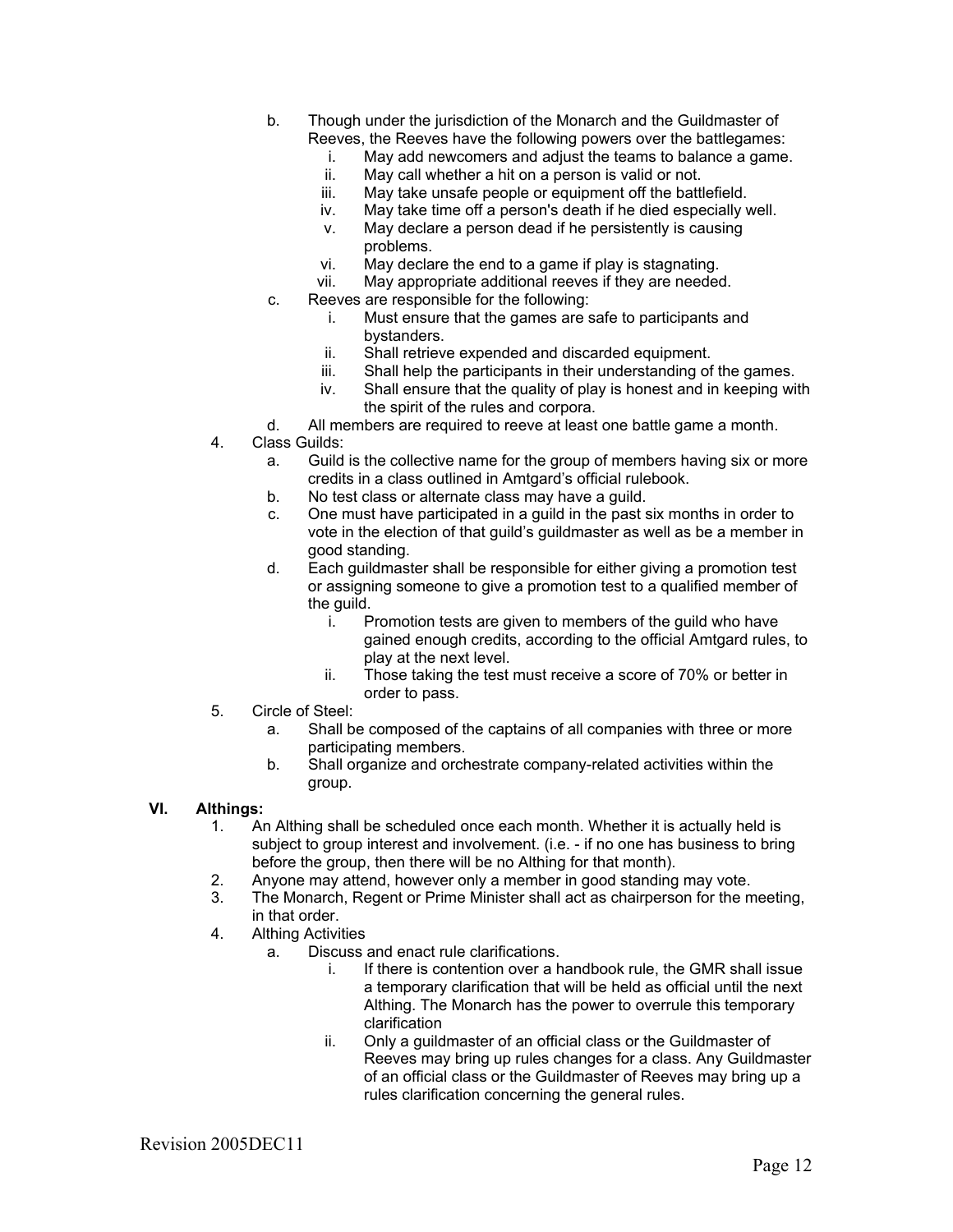- iii. Once brought up, any attending member may speak briefly concerning the rule.
- iv. A rules clarification is adopted by majority vote.
- v. Rules clarifications may not contradict explicit wording of the official rules. A rule may be changed by an Althing decision in instances where safety is concerned.
- b. Revise and update the Corpora or Bylaws.
	- i. Any member may bring forth a motion to change this Corpora or the Bylaws.
	- ii. A motion to change the Corpora or Bylaws may only be voted on at an Althing held at a Rising Winds Kingdom Coronation.
	- iii. Any attending member may speak briefly on the requested change.
	- iv. A Corpora or Bylaws update is adopted by a  $\frac{3}{4}$  affirmative vote of participating Members in Good Standing (see section I.4.b.).
	- v. The Corpora takes precedence over any Althing decision.
	- vi. Any change to the Corpora must be written in the proper form of the Corpora.
- c. Althing Decision
	- i. An Althing decision is a motion that passes a simple majority vote of participating members in good standing and is not a change to the Corpora or Bylaws.
	- ii. An Althing decision may not change, hinder, or add to any part of the Corpora or Bylaws.
	- iii. Examples of Althing decisions are:
		- 1. Discuss and vote on major expenditures (greater than 10%) of the group treasury. Such expenditures are approved by a majority vote of participating members in good standing.
		- 2. Discuss and vote on any issue. This vote may override any decision made by any officer as well as remove officers as outlined by their office.
- d. Althing votes shall be either for or against, abstentions shall not be counted for the purposes of determining the outcome of voting.
- e. Althing rules of order may be set down by the Crown. The Champion is responsible for enforcement.
- 5. All Althing agenda items must be phrased such a way to render either a "for" or "against" vote.

#### **VII. Elections:**

- 1. Crown Elections
	- a. The Prime Minister will submit a list of all members in good standing by midnight the day of Crown Qualifications.
	- b. Only members in good standing included on the list submitted by the Prime Minister may participate in the Crown elections as candidates or voters. Candidates must fulfill all other requirements for office.
	- c. The Prime Minister shall hold declarations for offices for two weeks prior to Crown Qualifications and shall close declarations at midnight on the day of Qualifications.
	- d. The Prime Minister and the Guildmaster of Reeves shall hold Crown Elections for two weeks following Crown Qualifications and the determination of eligibility of the contestants.
- 2. Prime Minister Election
	- a. The Prime Minister will submit a list of all members in good standing by midnight the day of Weapon Master/Dragon Master.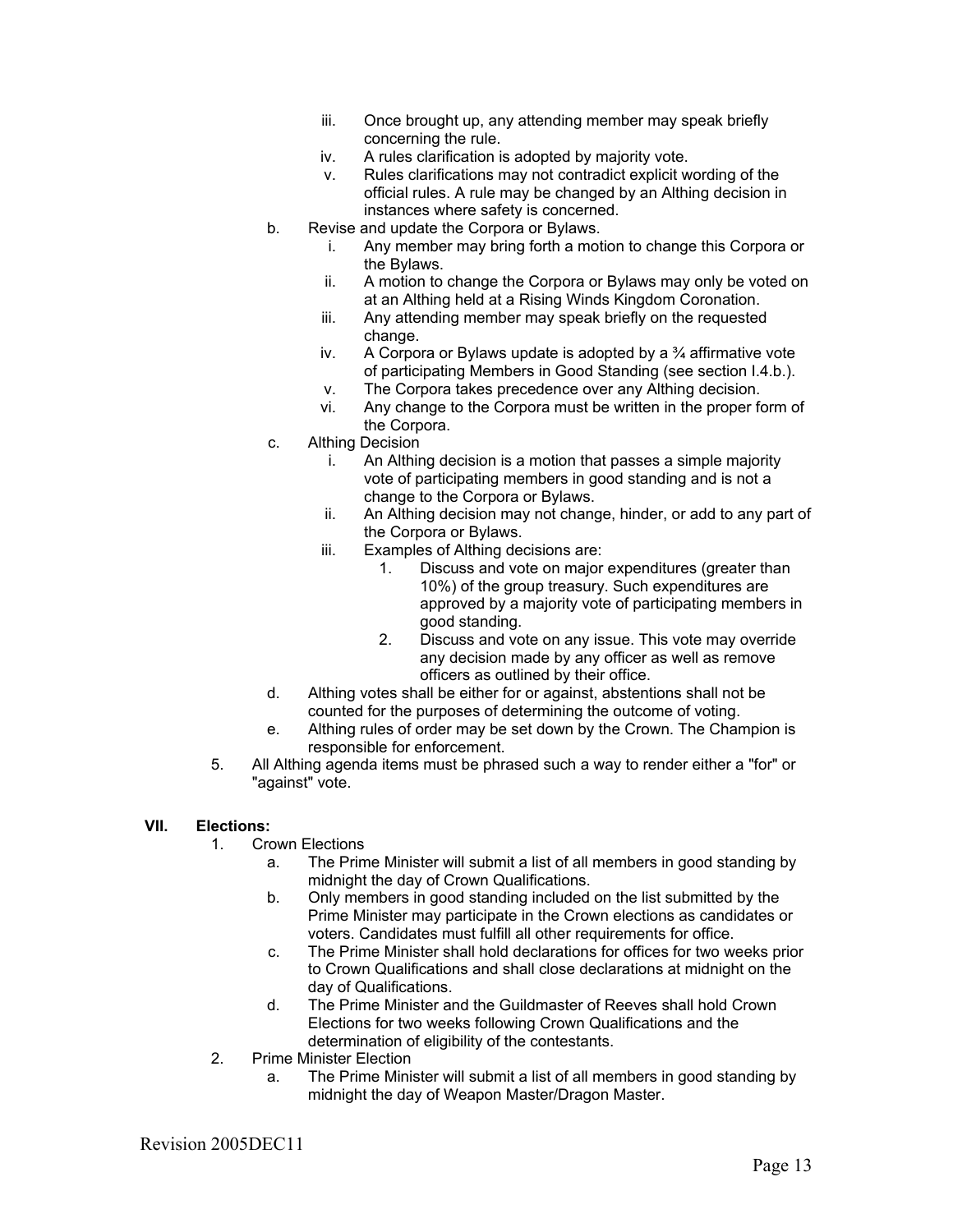- b. Only members in good standing included on the list submitted by the Prime Minister may participate in the Prime Minister election as candidates or voters. Candidates must fulfill all other requirements for office.
- c. The Monarch shall hold declarations for candidates for two weeks prior to Weaponmaster/Dragonmaster and shall close declarations at midnight on the day of Weaponmaster/Dragonmaster.
- d. The Monarch and the Guildmaster of Reeves shall hold Prime Minister Elections in conjunction with Guild Elections.
- 3. Guild Elections
	- a. Only members in good standing included on the list submitted by the Prime Minister as required above may participate in the Guild elections as a candidate or voter. Candidates must fulfill all other requirements for office. Voters must fulfill all other requirements to vote for a specific guild master position.
	- b. The Prime Minister shall hold declarations for Guild Masters for two weeks prior to Weaponmaster/Dragonmaster and shall close declarations at midnight on the day of Weaponmaster/Dragonmaster.
	- c. The Prime Minister and the Monarch shall hold Guild Elections for two weeks following Weaponmaster/Dragonmaster and the determination of eligibility of the contestants.
- 4. B.O.D. Elections
	- a. Only members in good standing included in the list submitted by the Prime Minister as required above may participate in B.O.D. elections as a candidate or voter. Candidates must fulfill all other requirements for office.
	- b. B.O.D. elections shall be held twice per year. Three seats will be elected in conjunction with the June Prime Minister and Guild Elections and two seats will be elected in conjunction with the November Prime Minister and Guild elections.
	- c. The Prime Minister shall hold declarations for B.O.D. seats for two weeks prior to Weaponmaster/Dragonmaster and shall close declarations at midnight on the day of Weaponmaster/Dragonmaster.
	- d. The Prime Minister and the Monarch shall hold B.O.D elections for two weeks following Weaponmaster/Dragonmaster.
- 5. The winner of any election requires a simple plurality vote (more votes than the next highest vote-getter).
- 6. The Monarch shall break any tie votes in an election except in the case of election of the Monarch. The Prime Minister shall cast the deciding vote in case of a tie in the race for Monarch.
- 7. A member may only vote for officers in their subgroup and the officers of the Rising Winds.
	- a. Exception: A subgroup that is a member of a principality may vote for officers in their subgroup, their principality, and the officers of the Rising Winds.

# **VIII. Awards and Honors**

- Orders of all types, when awarded at higher levels, should be harder to attain.
- 2. Knighthood
	- a. The Monarch may knight people (other than themselves) into any of the four categories.
	- b. If the current Monarch is not a knight, he/she should appoint a Knight to perform the knighting ceremony.
	- c. Although not required, candidates for Knighthood should have achieved the criteria listed and have the approval of a majority of the voted RW Knights Circle.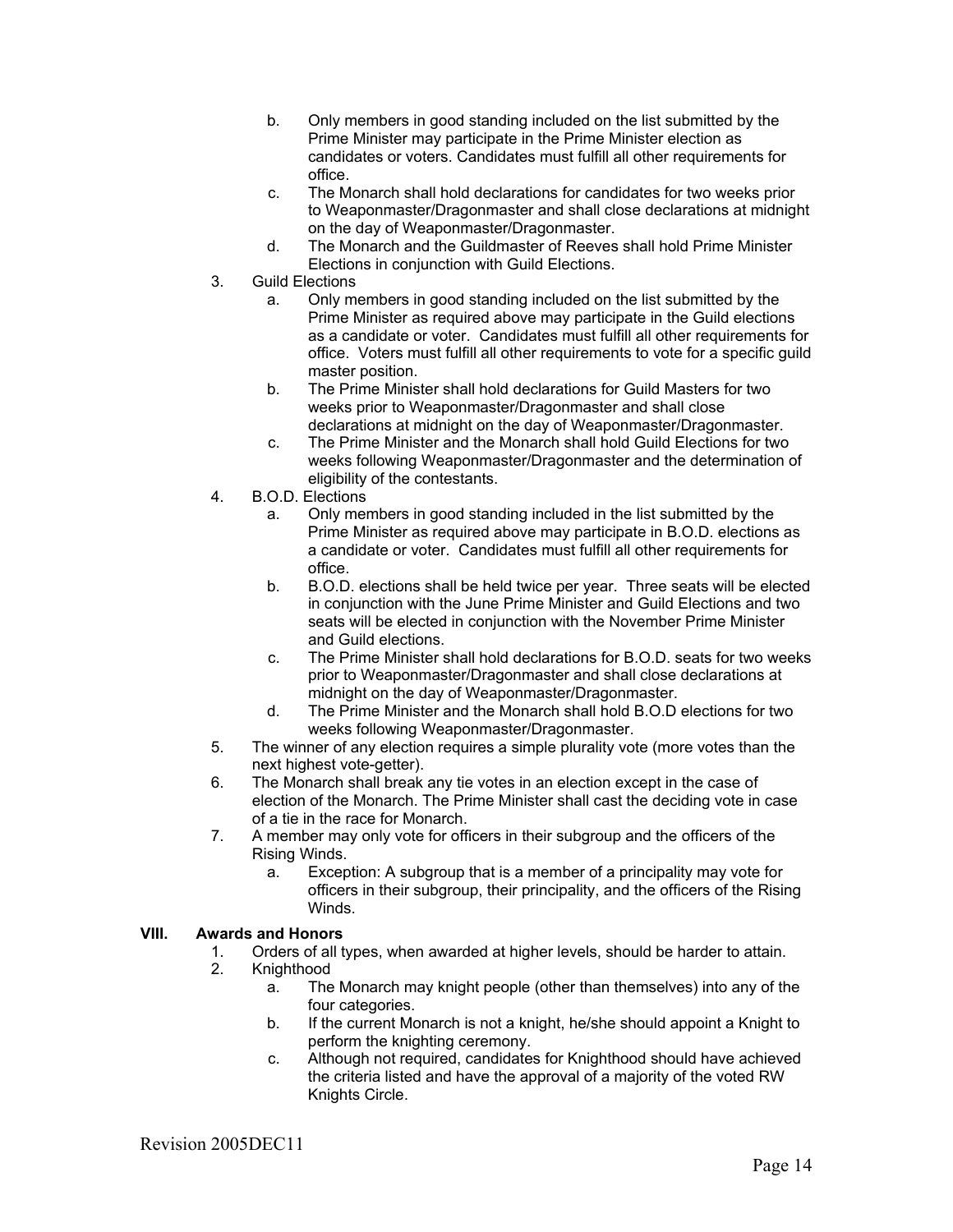- d. Note Achievement of the criteria set forth does not automatically grant Knighthood
- e. If there is any dispute about a Knighthood, a formal complaint and/or petition must be submitted to the Monarch and Prime Minister
- f. A Knight may choose to take one or more squires.
	- i. The garb of a squire is a red belt
- g. The Orders of Knighthood
	- i. Knight of the Crown A civil order for serving in the highest club offices
		- 1. Colors: white trimmed with gold
		- 2. Requirements: complete two terms as the Monarch or serve in two of the following four kingdom positions: Monarch, Prime Minister, Regent and Champion
		- ii. Knight of the Flame A service order for contributions to the club
			- 1. Colors: white trimmed with red
			- 2. Requirements: Masterhood in at least one of the following three areas: Rose, Lion, Smith
	- iii. Knight of the Serpent An achievements order for excellence in the arts and/or sciences
		- 1. Colors: white trimmed with green<br>2. Requirements: Masterhood in at la
		- Requirements: Masterhood in at least one of the following four areas: Dragon, Owl, Garber, Armorer
	- iv. Knight of the Sword A military order for fighting skills and battlefield prowess
		- 1. Colors: white trimmed with silver
		- 2. Requirements: any two of the following honors: Warlord, Defender, Weaponsmaster (equivalent tournament and/or battlefield skills will be considered)
- 3. Titles of Nobility and Lesser Titles of Honor
	- Listings are in the format: Title (Equivalents.)
		- a. Duke/Duchess (Doge, Dux, Herzog)
			- i. Suggested criteria: serve the club six months as Monarch
		- b. Count/Countess (Earl, Comes, Comite Graf, Jarl)
			- i. Suggested criteria: serve the club six months as Regent
		- c. Marquis/Marquise (Markgraf, Marchioness {feminine}, also roughly equivalent to Margrave, Mark)
			- i. Suggested Criteria: serve in each of the following: Monarch, Regent, Prime Minister
		- d. Viscount/Viscountess (Vocomte)
			- i. Suggested criteria: have held the following positions: Champion, Weaponmaster
		- e. Baron/Baroness (Thane, Daimyo)
			- i. Suggested criteria: serve the club six months as Prime Minister.
		- Also awarded for six months service as Duke of a Duchy f. Baronet (none)
			- i. Suggested criteria: serve in a pro-tem positions for any of the following positions: Monarch, Regent, Prime Minster, or Champion. Also awarded for six months service as Baron of a Barony or Regent of a Duchy
		- g. Lord/Lady (none)
			- i. Suggested criteria: discretion of the Monarch (service to the club). Also awarded for six months service as PM of a Duchy,
			- Regent of a Barony, or Sheriff of a Shire.
	- h. Defender (none)
		- i. Suggested criteria: serve the club six months as Champion
	- i. Master (none)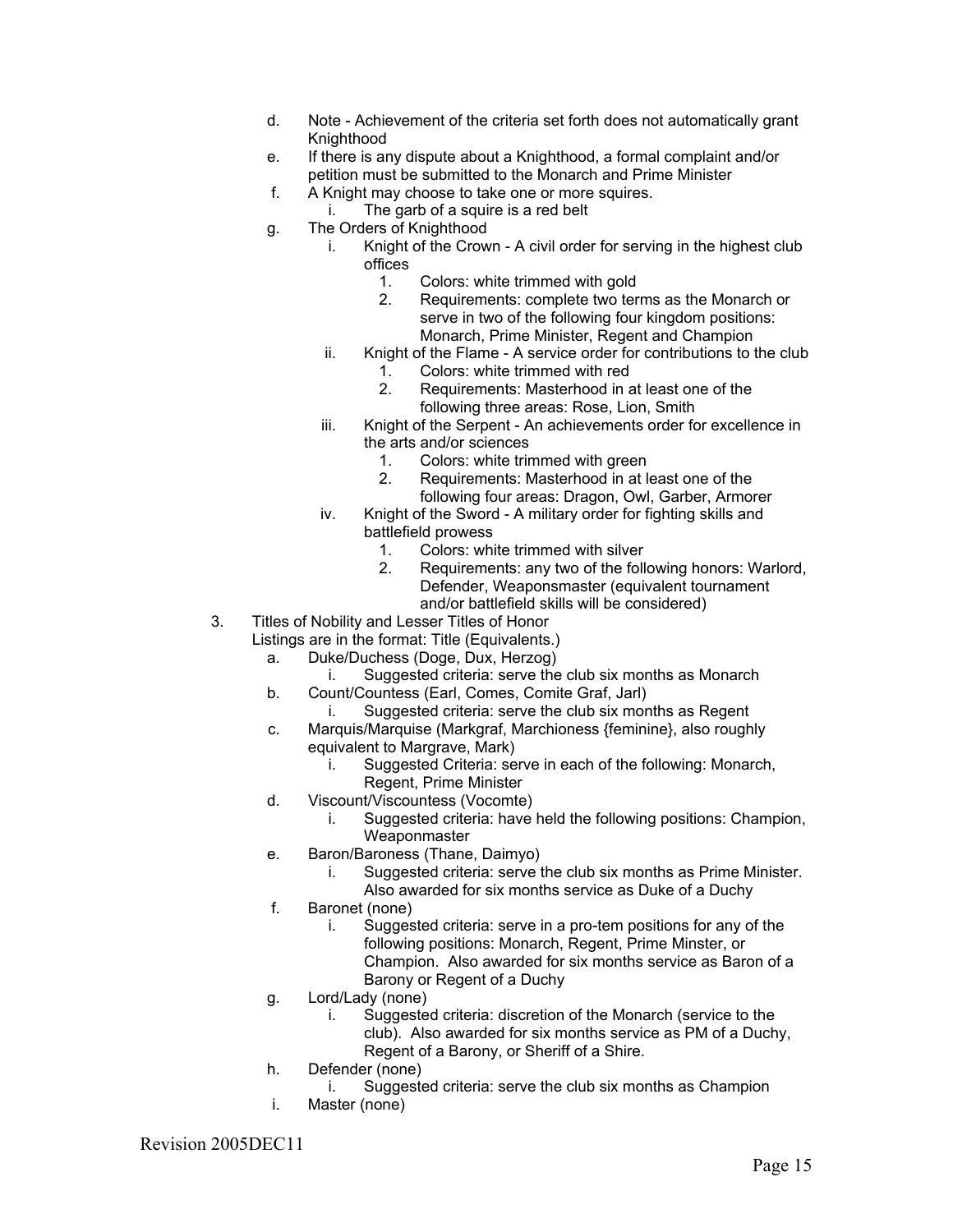- i. Suggested criteria: discretion of the Monarch (service to the club). Also awarded for six months service as Champion of a Duchy, PM of a Barony, or Regent of a Shire.
- j. Esquire (none)
	- i. Suggest criteria: discretion of the Monarch (service to the club). Also awarded for six months service as Champion of a Barony or Shire, or as PM of a Shire.
- 4. Masterhood in the Service Guilds and Orders
	- a. Awarded by the Monarch for achieving the criteria set forth
	- Denotes excellence in contributions to the club in the area listed (see explanations of the orders themselves)
	- c. Specific types of Masterhood:
		- i. Armorer 12 Armorer credits
		- ii. Dragon 10 orders of the Dragon
		- iii. Garber 12 Garber credits
		- iv. Griffon 10 orders of the Griffon
		- v. Lion 10 orders of the Lion
		- vi. Owl 10 orders of the Owl
		- vii. Reeve 12 weeks experience as a reeve
		- viii. Rose 10 orders of the Rose<br>ix. Smith 12 Smith Credits
		- ix. Smith 12 Smith Credits
		- x. Warrior (designated title: Warlord)  $10<sup>th</sup>$  level order of the warrior
- 5. Masterhood in the Fighting Guilds
	- a. Awarded to the outstanding members of each guild.
	- b. Awarded by the Monarch with the consent of the Prime Minister and Guildmaster of the involved class.
	- c. Does not grant any special play abilities beyond those normally available to a non-master.
	- d. Masters are entitled to wear on their garb a slash or stripe of that Guild's color as denoted in the accompanying table. If this stripe is inset on a belt or sash of the same color, then black or white borders may delineate it.

| Belt favor colors for the Fighting Classes |                  |                                |  |
|--------------------------------------------|------------------|--------------------------------|--|
| <b>Class</b>                               | Belt Favor Color | <b>Reason for Color</b>        |  |
| Anti-Paladin                               | Purple/Black     | Royalty and Evil               |  |
| Archers                                    | White            | <b>Fletching of Arrows</b>     |  |
| Assassins                                  | <b>Black</b>     | Death                          |  |
| <b>Barbarians</b>                          | Orange           | Color of burning ruins         |  |
| <b>Bards</b>                               | Blue             | <b>Bardic Blue</b>             |  |
| Druids                                     | <b>Brown</b>     | <b>Tree's and Earth</b>        |  |
| <b>Healers</b>                             | Red              | The Blood they clean up        |  |
| Monks                                      | Gray             | Humble Beginnings              |  |
| <b>Monsters</b>                            |                  |                                |  |
| Paladins                                   | Purple/White     | Royalty and Good               |  |
| Scouts                                     | Green            | Woodlands                      |  |
| Warrior                                    | Silver           | <b>Steel and Armour</b>        |  |
| Wizard                                     | Yellow           | <b>Enchantments and Spells</b> |  |

- 6. Awards
	- a. Armorer Credit
		- i. Awarded by Monarch or Regent.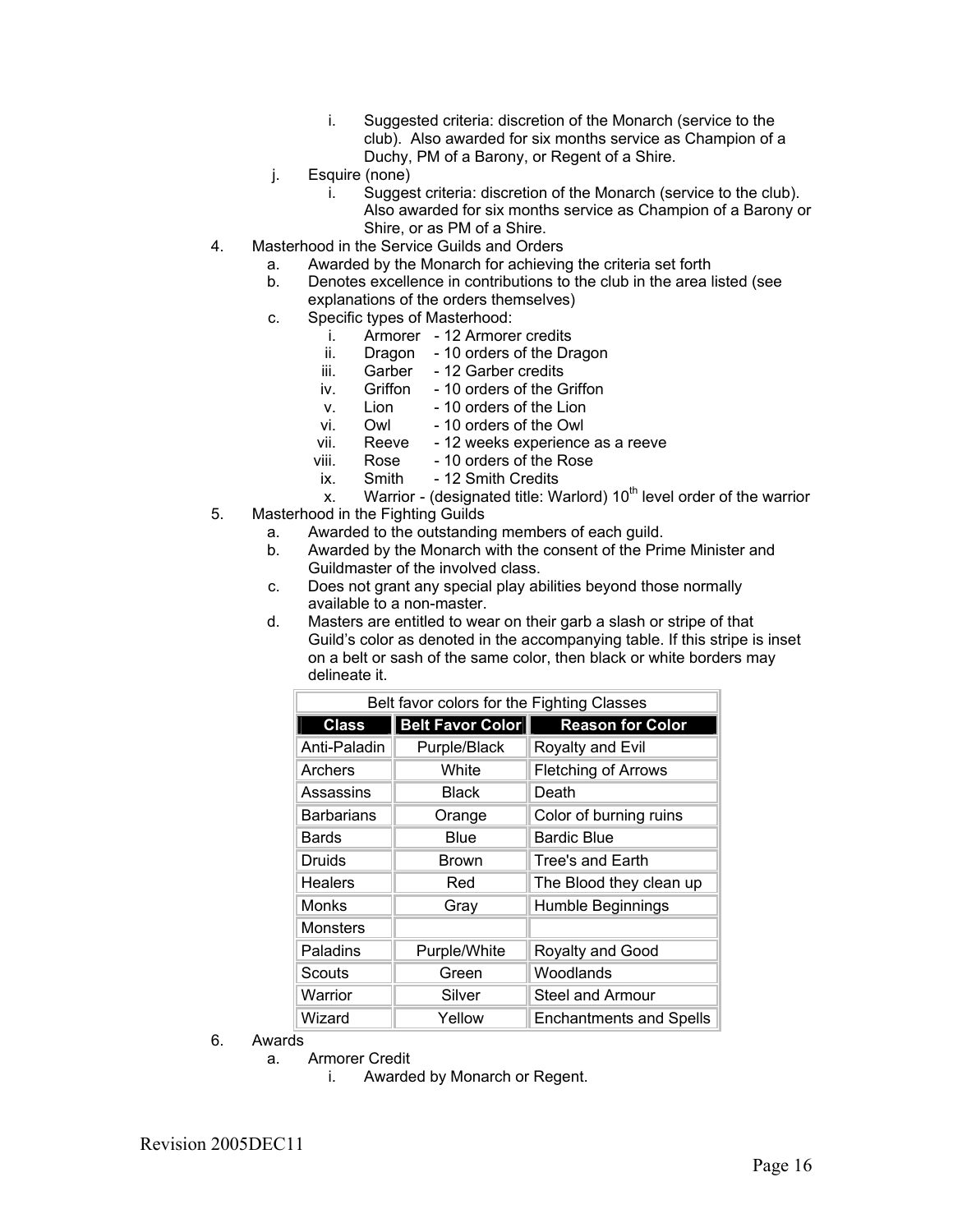- ii. Awarded as recognition for constructing superior armor or weapons.
- iii. May be awarded in addition to orders of the Owl.
- b. Order of the Crimson
	- i. Awarded by Monarch or Regent
	- ii. Awarded as recognition for service to the club (but not enough for a Rose)
	- iii. Note: for all intents and purposes, 1 (one) Crimson =  $\frac{1}{4}$  (onefourth) of a Rose
	- iv. No officer may award a Crimson if the recipient's combination of Crimsons and Roses would be above the level of award allowable for the officer's sub-group status.
- c. Order of the Cyclone
	- i. Awarded by Monarch
	- ii. Awarded as recognition for good preparations (garb, armor, weapons, and/or knowledge of the rules)
	- iii. Limitations: must be a newcomer (first six months)
- d. Order of the Dragon
	- i. Awarded by Monarch or Regent
	- ii. Awarded as recognition for outstanding achievements in the arts (garb, art, music, etc.)
- e. Order of the Dreamkeeper
	- i. Awarded by Monarch
	- ii. Awarded as recognition for outstanding contributions to the atmosphere of Amtgard
	- iii. May only be given once during a Monarch's reign.
- f. Order of the Flame
	- i. Awarded by Monarch
	- ii. Awarded as recognition of a group of people (company, household, etc.) for outstanding contributions to Amtgard
	- iii. May only be given once during a Monarch's reign.
- g. Garber Credit
	- i. Awarded by Monarch or Regent
	- ii. Awarded as recognition for making nice garb for others, making superior garb for oneself, or (cloth) flag construction
	- iii. May be awarded in addition to orders of the Dragon
- h. Gladius
	- i. Awarded by Monarch.
	- ii. Awarded as recognition for excellent death on the battlefield or tournament field.
- i. Order of the Gryphon
	- i. Awarded by Monarch.
	- ii. Awarded in recognition of courage, chivalry, and honor on the battlefield.
- j. Hellrider
	- i. Awarded by Monarch.
	- ii. Awarded as recognition for withstanding a serious accident, major transportation problems, or overcoming overwhelming odds en route to an attended Amtgard function.
- k. Order of the Hydra
	- i. Awarded by Monarch.
	- ii. Awarded as recognition for entering enough Crown
	- Qualifications events to qualify for the Crown tourney.
	- iii. May only receive one Hydra per Crown Qualifications.
- l. Order of the Jovious
	- i. Awarded by Monarch.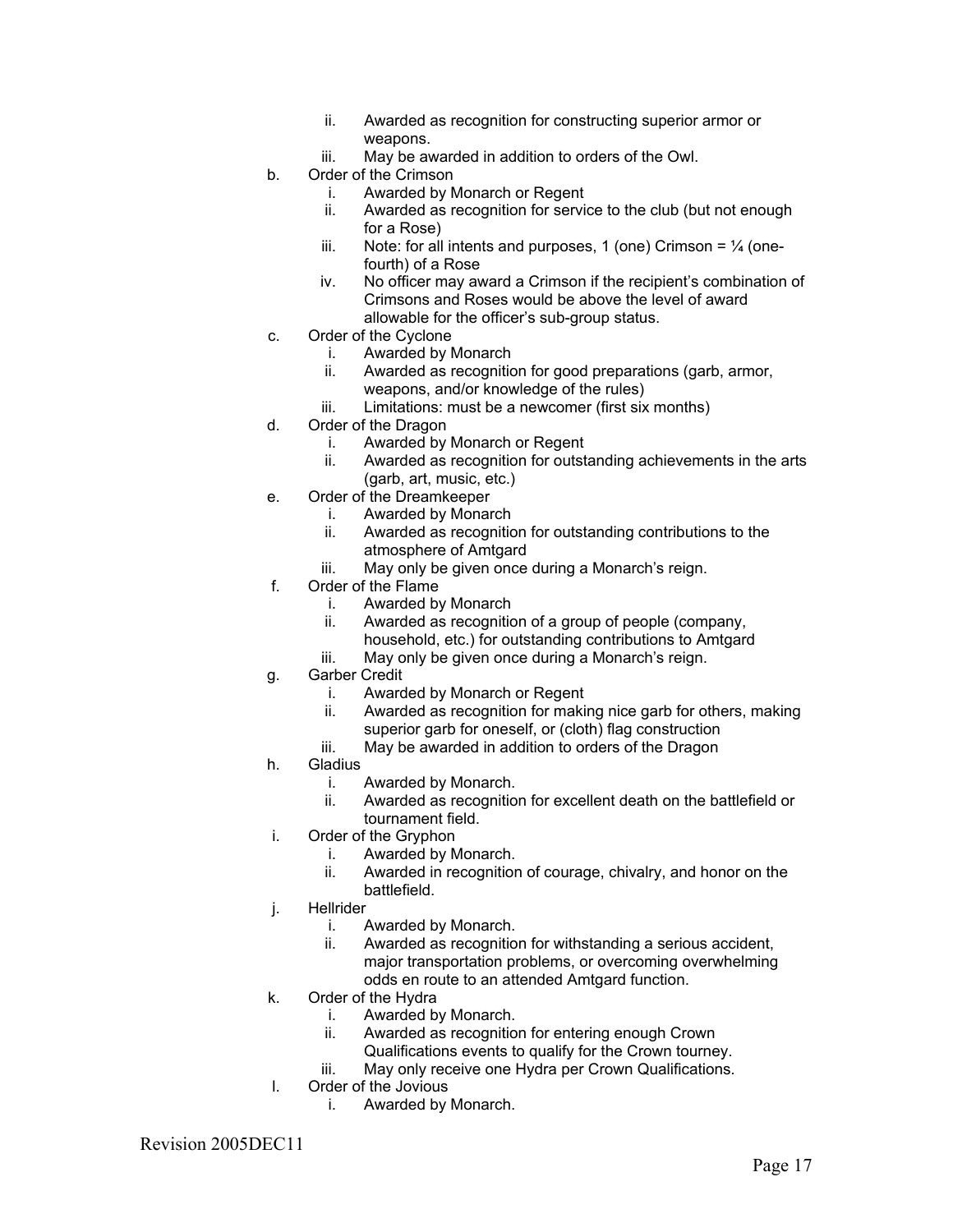- ii. Awarded in recognition of outstanding attitude.
- iii. May be given only once in each Monarch's reign
- m. Order of the Lion
	- i. Awarded by Monarch or Regent.
	- ii. Awarded as recognition for displaying outstanding traits of service and loyalty to the club
- n. Order of the Mask (Masque)
	- i. Awarded by Monarch.
	- ii. Awarded in recognition of outstanding portrayal of persona
	- iii. May be given only once in each Monarch's reign
- o. Order of the Owl
	- i. Awarded by Monarch or Regent.
	- ii. Awarded as recognition for outstanding achievements in the sciences (armor, construction, etc.)
- p. Order of the Phoenix
	- i. Awarded by Monarch
	- ii. Awarded as recognition for voluntarily protecting the Crown (by filling in for absent guard members)
- q. Order of the Rose
	- i. Awarded by Monarch or Regent.<br>ii. Awarded as recognition for benet
	- Awarded as recognition for beneficial service to the club
- r. Chamberlain (AKA Smith Credit)
	- i. Awarded by Monarch or Regent.
	- ii. Awarded as recognition for sponsoring any significant Amtgard event, publication, workshop, or for any other comparable service to the club.
- s. Walker of the Middle
	- i. Awarded by Monarch.
	- ii. Awarded as recognition for exemplification of the ideals and conduct of reeves
- t. Order of the Warrior
	- i. Awarded by Monarch.
	- ii. Awarded as recognition for fighting ability
	- iii. Limitations: it is increasingly difficult to attain criteria for higher levels.
	- iv. Note: Battlefield commendations may also be given with orders above 5th level only awarded for outstanding success in games, quests or tournaments. The higher the level, the harder it is to achieve more orders of the warrior. No one has ever achieved Warlord status (10<sup>th</sup> level or higher) without winning at least two major tournaments.

| Level          | <b>Belt favor</b>           | <b>Animal</b>        | <b>Straight</b><br><b>Wins</b> |
|----------------|-----------------------------|----------------------|--------------------------------|
| 1              | Green                       | Snake                | 3                              |
| $\overline{2}$ | Blue                        | boar                 | 5                              |
| 3              | Red                         | mongoose             | 7                              |
| 4              | <b>Brown</b>                | bear                 | 9                              |
| 5              | Rust                        | hawk                 | 11                             |
| 6              | Grey                        | wolf                 | 13                             |
| 7              | Orange                      | tiger                | 15                             |
| 8              | <b>Black</b>                | panther              | 17                             |
| 9              | Purple                      | dragon               | 19                             |
| 10             | Red with a<br>yellow border | phoenix<br>(Warlord) | 21                             |

- u. Order of the Zodiac
	- i. Awarded by Monarch
	- ii. Awarded in recognition of outstanding contributions in any one month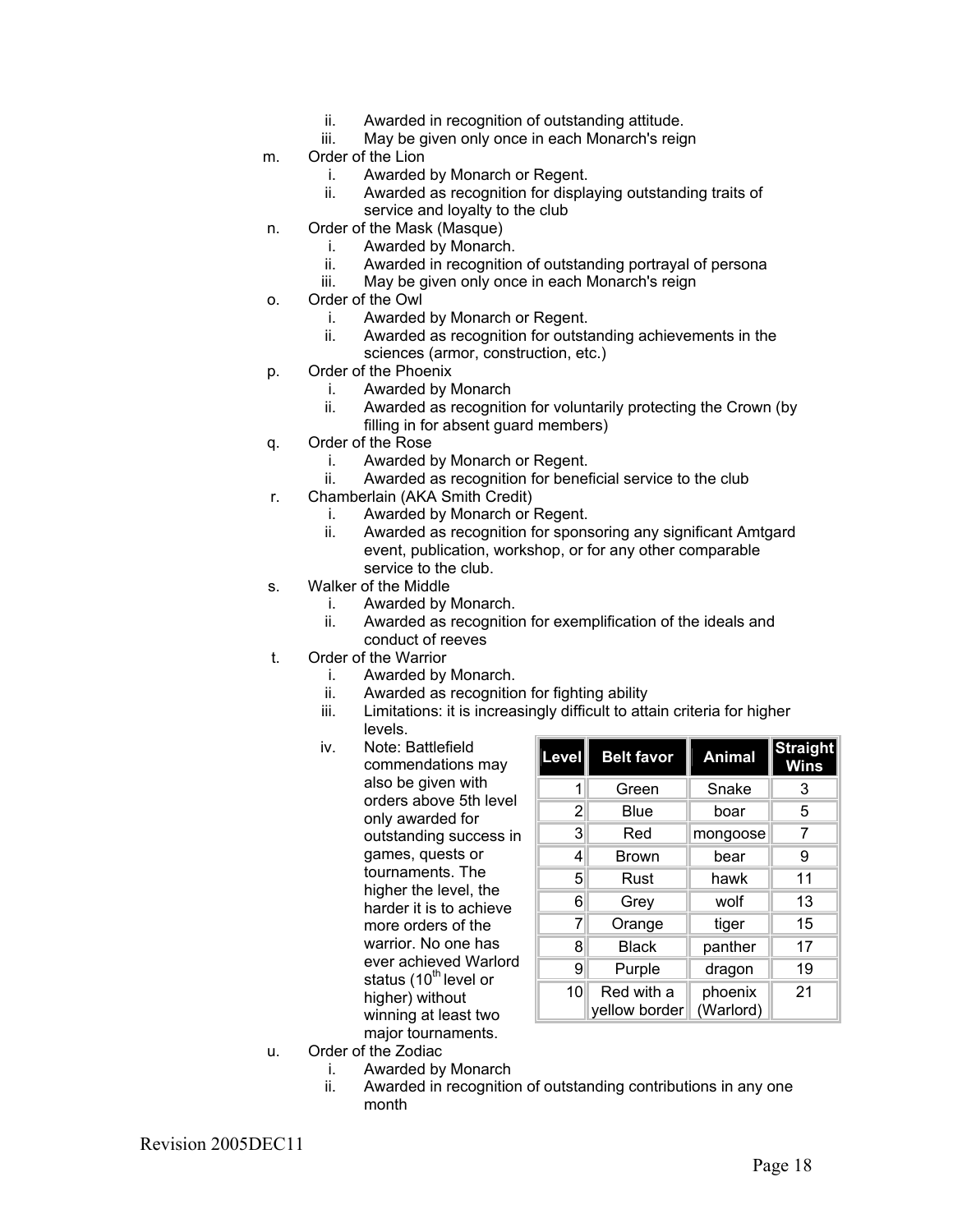iii. May only be awarded once per month.

#### **IX. Events**

- 1. Crown Qualifications:
	- a. Qualifications will be held every six months, four weeks prior to the Crown Coronation.
	- b. Cultural Events shall be set forth by the current Regent.
	- c. Warskill Events shall be set forth by the current Champion.
	- d. Any member may enter Crown qualification events.
	- e. Members running for office in the upcoming Crown elections will be required to enter a minimum specified number of cultural and warskill events in this Crown Qualifications. There shall always be at least two more events held than the maximum number required for any office.
		- i. Should a candidate not be able to participate in the warskill events due to physical restrictions or a mundane matter that interferes with the candidate's ability to participate, they may request a personal champion to take their place.
	- f. Each candidate shall only be given three opportunities to pass a reeves test prior to the close of Crown Quals.
	- g. The following orders will be awarded for outstanding entries
		- i. Dragon
		- ii. Hydra
		- iii. Rose
		- iv. Owl
		- v. Warrior
		- vi. Armorer and Garber credits
	- h. Typical cultural skill contests include (but are not limited to): flat art, 3-D art, heraldry test, singing, instrumental music, cooking, factual writing, composition, weapon and shield construction, passive construction, active construction, garb, fighting garb, strategic gaming, poetry, etc.
	- i. More specific rules for these qualifications, including the events to be held shall be put out by the sponsor at least two weeks prior to the date set for Crown Qualifications.
- 2. Coronation
	- a. The Event where the winners of the Crown Elections and the new Champion assume office.
	- b. The winner of the Champion's tournament at Coronation shall hold the title of Champion for six months.
- 3. Coronation Feast
	- a. The outgoing Regent holds the responsibility for planning the feast. This includes menu, recruiting members to assist and obtaining necessary equipment for the feast.
	- b. Shall be held in conjunction with Coronation
- 4. Dragonmaster and Weaponmaster Events
	- a. These events may be held at the Monarch's Midreign event.
	- b. Cultural Events shall be set forth by the current Regent.
	- c. Warskill Events shall be set forth by the current Champion.
	- d. The following orders will be awarded for outstanding entries
		- i. Dragon
		- ii. Rose
		- iii. Owl
		- iv. Warrior
		- v. Armorer and Garber credits
	- e. Typical cultural skill contests include (but are not limited to): flat art, 3-D art, heraldry test, singing, instrumental music, cooking, factual writing,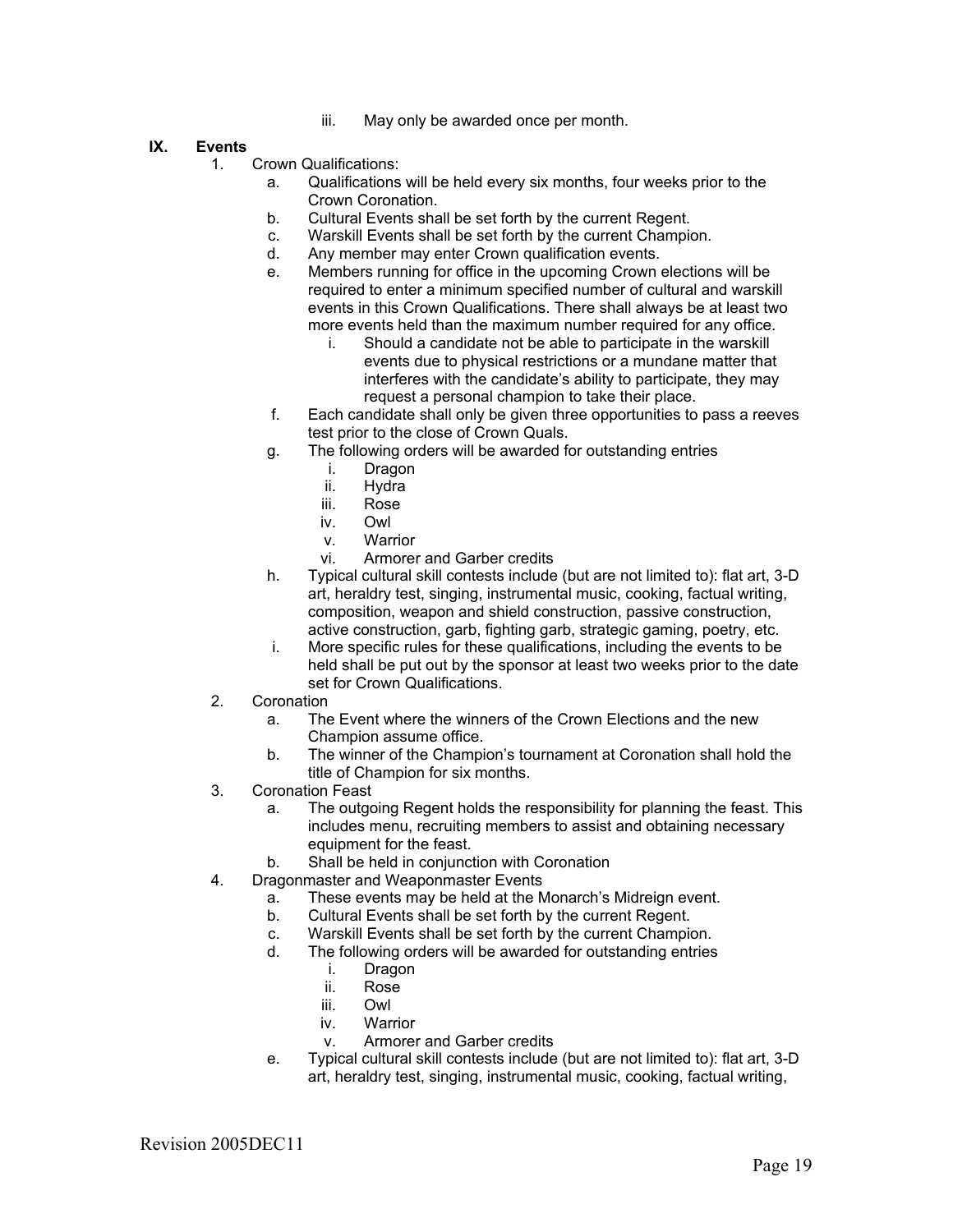composition, weapon and shield construction, passive construction, active construction, garb, fighting garb, strategic gaming, poetry, etc.

- f. The sponsor shall put out more specific rules for the events to be held at least two weeks prior to the date set for the Dragonmaster and Weaponmaster event.
- g. The winner of the Warskill events at Dragonmaster and Weaponmaster event shall hold the title of Weaponmaster for six months.
- h.
- 5. Midreign Feast
	- a. The current Regent holds the responsibility for planning the feast. This includes menu, recruiting members to assist and obtaining necessary equipment for the feast.

#### **X. Subgroups**

- 1. All subgroups have the same responsibilities, requirements, powers and limits of office as their Kingdom equivalent, except where specified below
- 2. Membership
	- a. The Rising Winds will consist of several individual groups spread across a wide geological region. These subgroups are the shires, baronies, duchies, and principalities that make up the kingdom.
	- b. All subgroups are bound by the Amtgard rules (handbook), this Corpora, the Bylaws, and the contract.
	- c. No subgroup as a whole may be considered part of another Kingdom of Amtgard or part of another subgroup of the Rising Winds.
		- i. Exception: Rising Winds sponsored Principalities may have subgroups.
	- d. Subgroups are required to hold events on at least a bi-weekly basis. These events may be combative, competitive, or instructional, but must be related to Amtgard. These events must be at a public location and open for participation to the entire membership of the subgroup (excluding members undergoing disciplinary action imposed by the Monarch), members of other Amtgard groups, and non-members interested in joining.
	- e. New Subgroups
		- i. Groups may choose to form in other cities, but may not call themselves the Rising Winds.
		- ii. New groups must petition the Board of Directors for sponsorship.
			- 1. Exception: Rising Winds sponsored Principalities may accept new groups with out the consent of the Rising Winds Board of Directors if the said group is with in the Principalities agreed upon borders.
		- iii. New groups must sign the Amtgard contract (Agreement) with the Central (Burning Lands) Board of Directors.
	- f. Principality Definition and guidelines
		- i. Definition: A principality is a group(s) which functions as an independent land, sponsored by the Kingdom of Rising Winds. Principalities are meant to act as independent entities that are too far away to be a dependent sponsored land, but are ready to begin working for kingdom status on their own.
		- ii. Must operate as a Rising Winds sponsored group.
		- iii. The subgroup requesting elevation to principality must meet the requirements for principality without the support of any other subgroup.
		- iv. Must sign an agreement of sponsorship with the Rising Winds Board of Directors.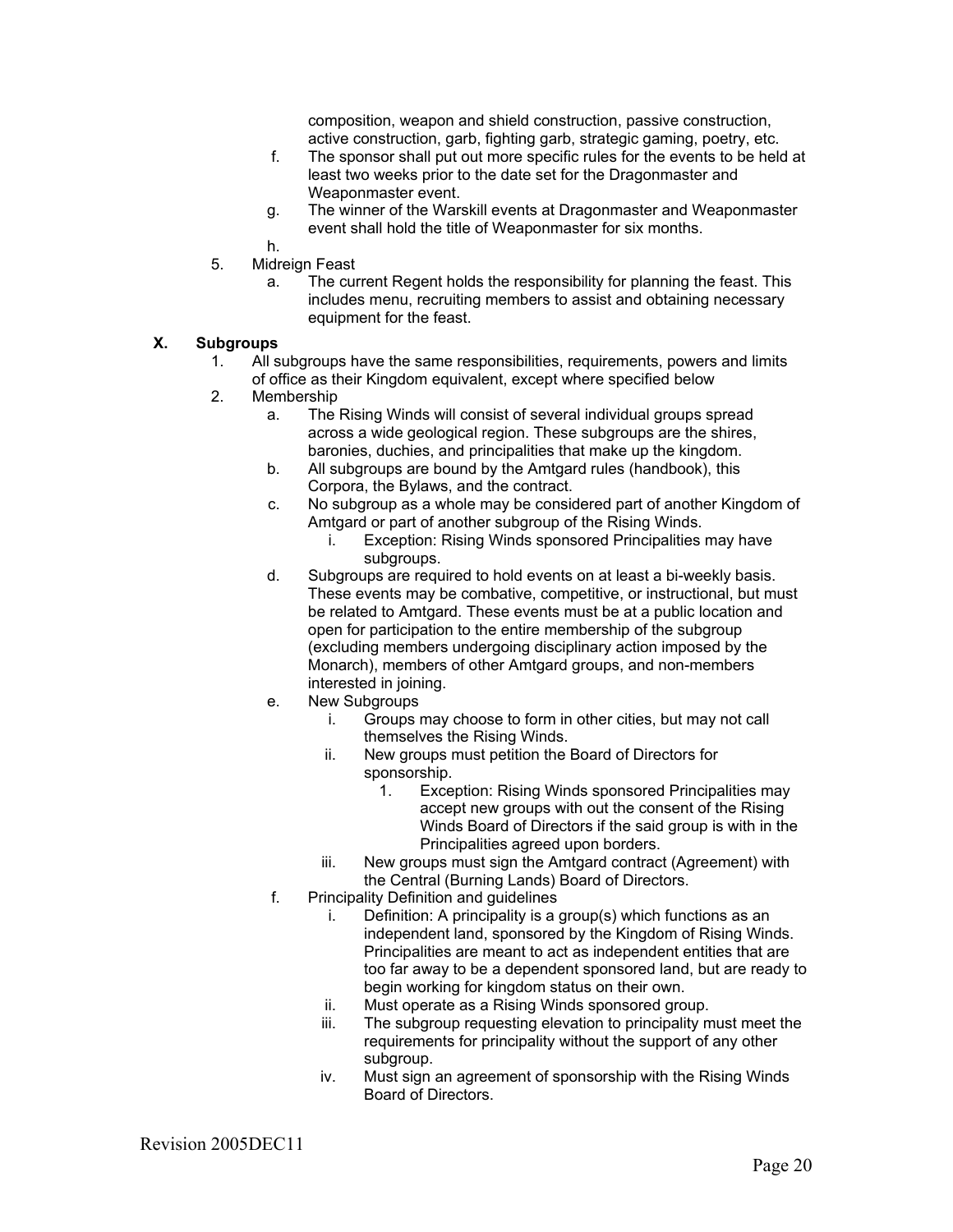- v. Must agree upon Principality borders with the Rising Winds Board of Directors.
- vi. A principality may have their own subgroups with a circle of monarchs that will be separate from the kingdom circle of monarchs.
	- 1. The monarch of the principality will be the only recognized vote for the principality at the kingdom circle of monarchs.
- vii. A principality may accept new subgroups as outlined in the Rising Winds Corpora and sponsorship petition unless the principality has written their own as described below (see X.2.g.viii).
- viii. Will have the ability to write and create an operational document. The operation document must meet the Approval of the Kingdom Monarch and Kingdom BOD.
	- 1. Unless the Principality has written their own corpora, which has been approved, they shall operate under the Rising Winds Corpora with all the powers and restrictions therein.
- 3. Officers
	- a. Status based Officers
		- i. Shire: Officers consist of the four main officers (Monarch, Regent, Chancellor, and Champion).
		- ii. Barony: Officers consist of the four main officers and a head Class Guildmaster.
			- 1. The head Class Guildmaster will assume the responsibilities of all class guildmasters for that subgroup.
		- iii. Duchy: Officers comprise all officers listed in the corpora except the Board of Directors.
			- 1. Exception: Unless required by Law.
		- iv. Principality: Officers comprise all officers listed in the corpora.
		- v. The Monarch of each subgroup, except a duchy and Principality, may decide to utilize more officers than are listed in the event their subgroup's population warrants it.
	- b. The following offices may not hold any other in-game office: Monarch, Regent, Chancellor, Champion, and Guildmaster of Reeves.
		- i. Should an individual in one of these positions decide to run for another office, they shall step down from their position by the Qualifications Event prior to the election except in the event their position's term ends at the resolution of the election.
		- ii. A member may only declare for one of these offices at a time and may not run for any other office simultaneously.
		- iii. If the position of Regent, Chancellor, Champion, or Guildmaster of Reeves is vacant and not filled as described in this document the Monarch shall assume the responsibilities of that office.
	- c. Monarch (Sheriff, Baron, Duke)
		- i. Office Requirements exceptions
			- 1. Cultural Qualifications:
				- *a.* Shire: 3 entries in 3 categories
				- *b.* Barony: 5 entries in 5 categories
				- *c.* Duchy: 7 entries in 7 categories
				- *d.* Principality: 9 entries in 7 categories
			- 2. Number of Warskill events:
				- *a.* Shire: 3
				- *b.* Barony: 5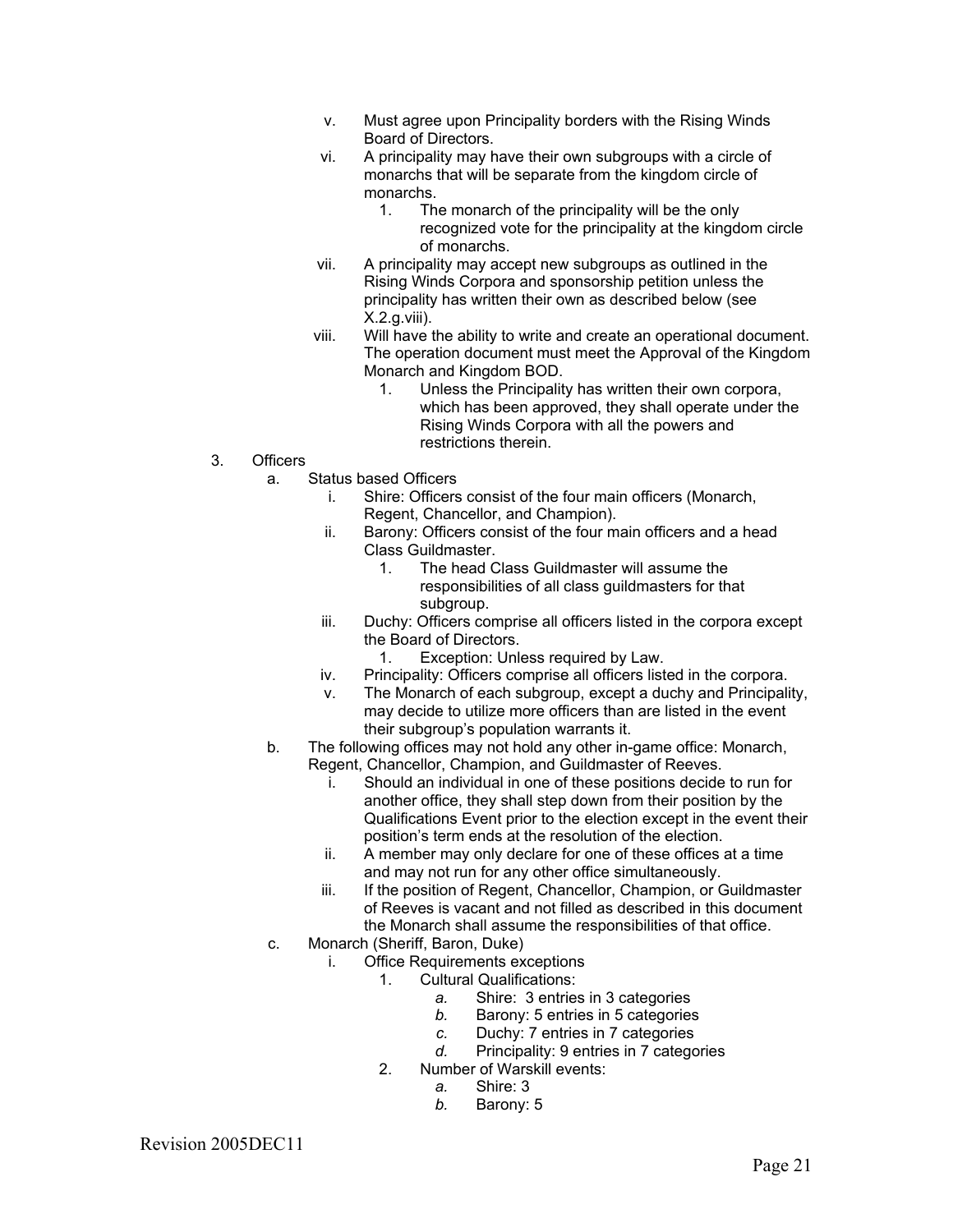- *c.* Duchy: 7
- *d.* Principality: 9
- ii. Official Powers does not possess any powers beyond those listed here:
	- 1. The Monarch shall have the power to resolve any issues not covered by this document. The invocation of this power must be reported to the Kingdom Monarch and Prime Minister.
	- 2. Awards see X.6
	- 3. The Monarch will have the power to break ties at their subgroup's Althings and non-monarch elections.
	- 4. The Monarch is not required to pay any fees or dues during his/her term for his/her subgroup.
	- 5. The Monarch may receive the following title after his/her term is over:
		- *a.* Shire: Lord
		- *b.* Barony: Baronet
		- *c.* Duchy: Baron
		- *d.* Principality: Count
- d. Regent
	- i. Office Requirements exceptions
		- 1. Cultural Qualifications:
			- *a.* Shire: 3 entries in 3 categories
			- *b.* Barony: 5 entries in 5 categories
			- *c.* Duchy: 7 entries in 7 categories
			- *d.* Principality: 9 entries in 9 categories
		- 2. Number of Warskill events:
			- *a.* Shire: 3
			- *b.* Barony: 5
			- *c.* Duchy: 7
			- *d.* Principality: 9
	- ii. Official Powers exceptions
		- 1. Awards see X.6
		- 2. The Regent is not required to pay any fees or dues during his/her term for his/her subgroup.
		- 3. The Regent may receive the following title after his/her term is over:
			- *a.* Shire: Master
			- *b.* Barony: Lord
			- *c.* Duchy: Baronet
			- *d.* Principality: Baron
- e. Chancellor
	- i. Office Responsibility additions
		- 1. Must keep records of attendance and active members.
		- 2. Must keep the Member Information files on all members up to date.
		- 3. Is responsible for providing rulebooks and newsletters to the populace.
		- 4. Shall be responsible for forwarding attendance records, dues, and receipts for dues to the Kingdom Prime Minister in a timely fashion.
	- ii. Official Powers exceptions
		- 1. The Chancellor is not required to pay any fees or dues during his/her term for his/her subgroup.
		- 2. The Chancellor may receive the following title after his/her term is over:

Revision 2005DEC11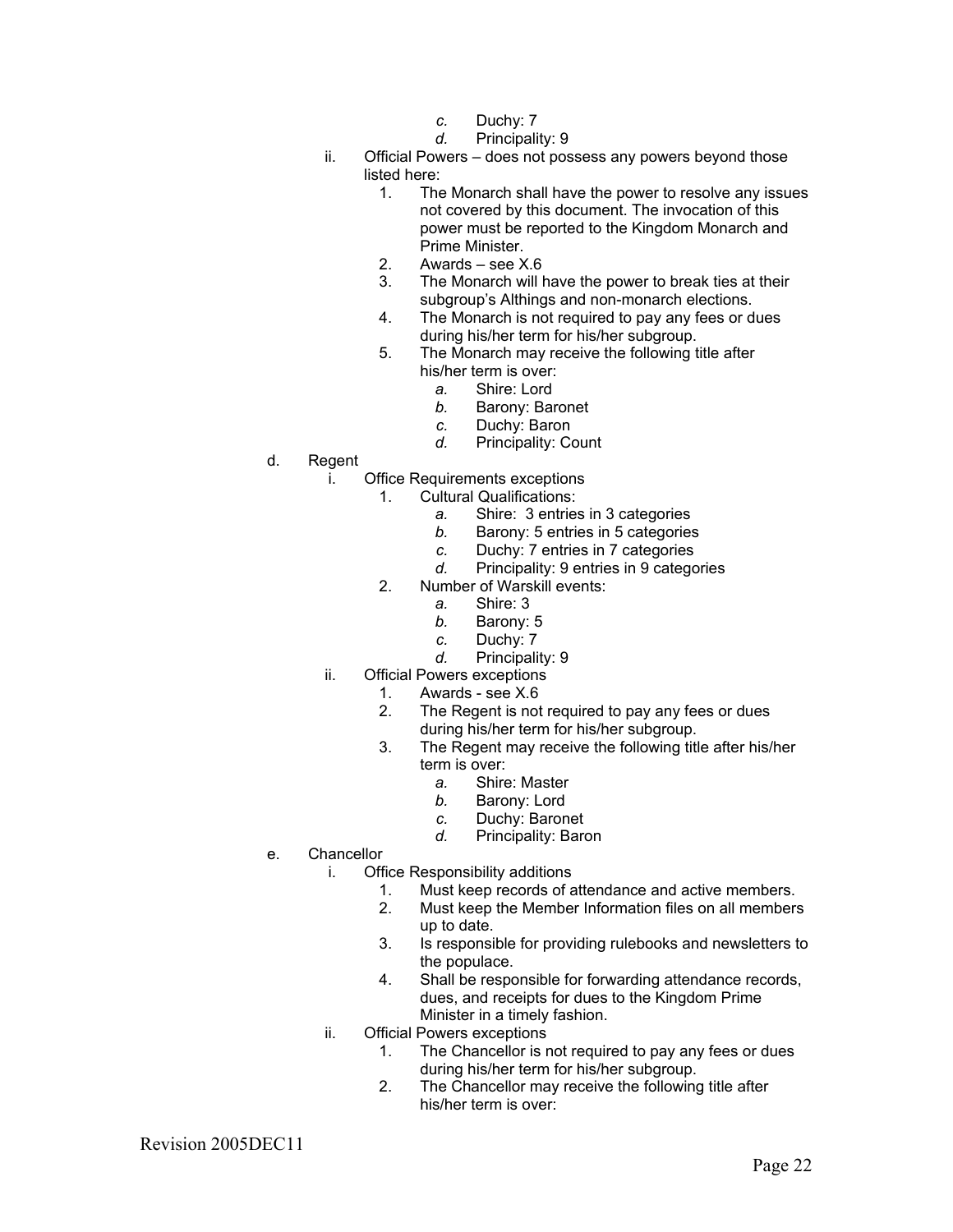- *a.* Shire: Esquire
- *b.* Barony: Master
- *c.* Duchy: Lord
- *d.* Principality: Baronet
- f. Champion
	- i. Office Requirements exception
		- 1. Cultural Qualifications:
			- *a.* Shire: 2 entries
			- *b.* Barony: 3 entries
			- *c.* Duchy: 4 entries
			- *d.* Principality: 5 entries
	- ii. Official Powers exception
		- 1. The Champion may receive the following title after
			- his/her term is over:
				- *a.* Shire: Esquire
				- *b.* Barony: Esquire
				- *c.* Duchy: Master
				- *d.* Principality: Master
- g. All other applicable offices: As per Kingdom equivalent.
- 4. Althings exception
	- a. Subgroup's althings may not overrule any decision of the Kingdom Althing or Monarchy.
- 5. Elections exception
	- a. In the event that a subgroup does not have a Guildmaster of Reeves, an althing may appoint a second member for the counting of votes.
- 6. Awards exceptions
	- a. Subgroups may not award Knighthoods
	- b. Subgroups may not award Defenders, Dreamkeepers, Hellriders, Masks, or Walker of the Middles.
	- c. Subgroups may not award non-class Masterhoods (Master of the Rose, Lion, etc.)
	- d. Subgroups may award Titles of Nobility earned by tenure for a specific service listed in the Corpora (Count, Baron, Baronet, Lord/Ladyship.) NOTE: May not award titles greater than that the group's Monarch may receive for stepping down
	- e. Subgroups may not give a player any order or award higher than the following:
		- i. Shire: 3
		- ii. Barony: 5
		- iii. Duchy: 7
		- iv. Principality:
			- 1. Armorer- 11 Armorer credits
			- 2. Dragon 9 orders of the Dragon
			- 3. Garber 11 Garber credits
			- 4. Griffon 9 orders of the Griffon
			- 5. Lion 9 orders of the Lion
			- 6. Owl 9 orders of the Owl
			- 7. Rose 9 orders of the Rose<br>8. Smith 11 Smith Credits
			- 8. Smith 11 Smith Credits
			- 9. Warrior  $9<sub>th</sub>$  level order of the warrior
	- f. Only Baronies, Duchies, Principalities and Kingdoms may award class Masterhoods (Master Warrior, Wizard, etc.)
- 7. Events exceptions
	- a. Subgroups shall hold their qualifications events (Crown Qualifications and Dragonmaster/Weaponmaster) at least one week prior to the corresponding qualification event of the Rising Winds.